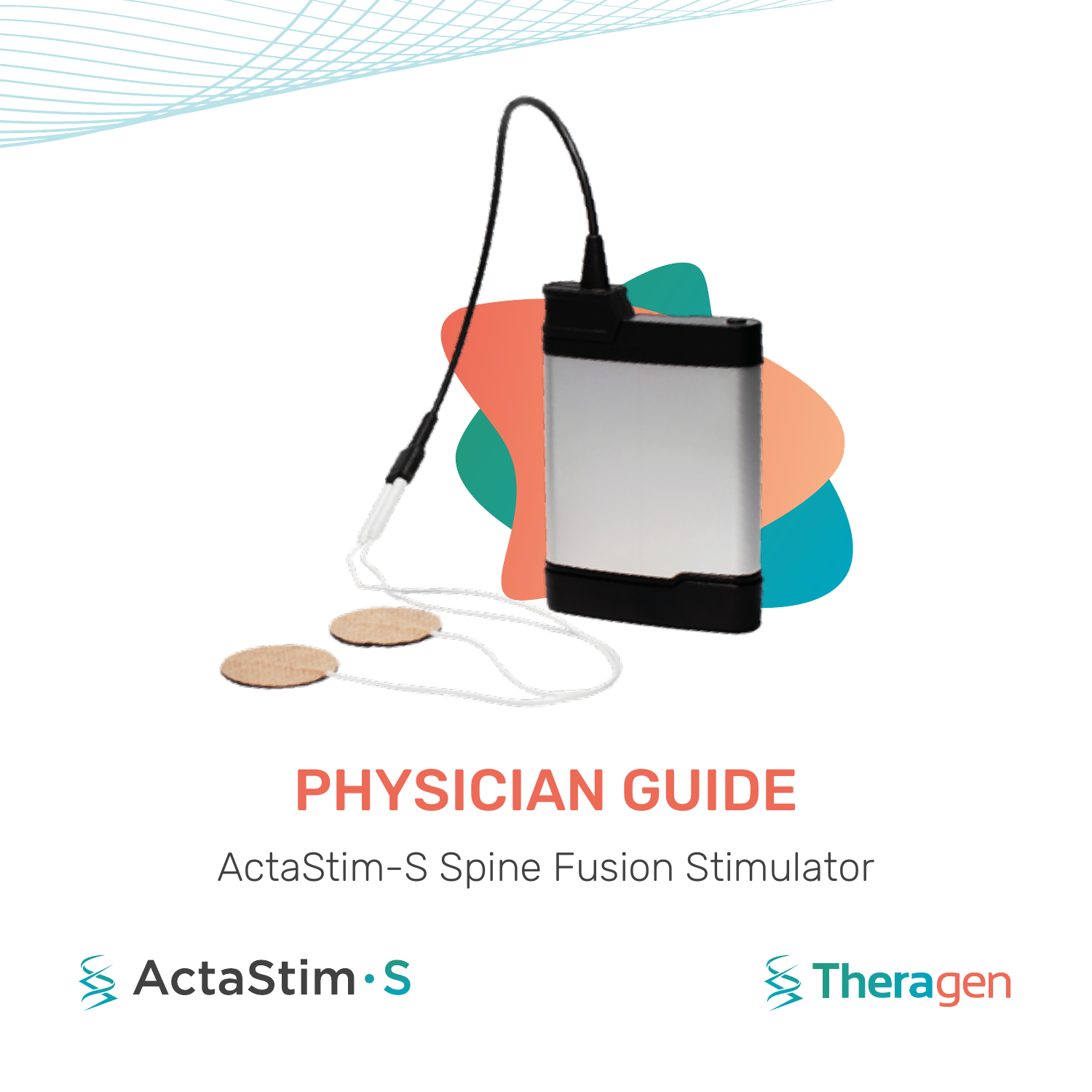# TABLE OF CONTENTS

| 1. | <b>Prescribing Information</b><br>Indications for Use              | 3<br>3 |
|----|--------------------------------------------------------------------|--------|
|    | • Contraindications                                                | 3      |
|    | Warnings & Precautions                                             | 3      |
|    | Adverse Events                                                     | 4      |
|    | Recommended Usage                                                  | 4      |
|    | 2. Directions for Use                                              | 5      |
|    | General<br>$\bullet$                                               | 5      |
|    | Placement of Electrodes<br>$\bullet$                               | 6      |
| 3. | <b>Patient Counseling Information</b>                              | 7      |
|    | 4. Clinical Information                                            | 8      |
|    | <b>Study Design</b><br>$\bullet$                                   | 8      |
|    | Accountability of PMA Cohort<br>$\bullet$                          | 14     |
|    | Study Population Demographics and Baseline Parameters<br>$\bullet$ | 15     |
|    | Safety & Effectiveness Results                                     | 16     |
|    | 5. Technical Information                                           | 21     |
| 6. | <b>Electromagnetic Compatibility</b>                               | 22     |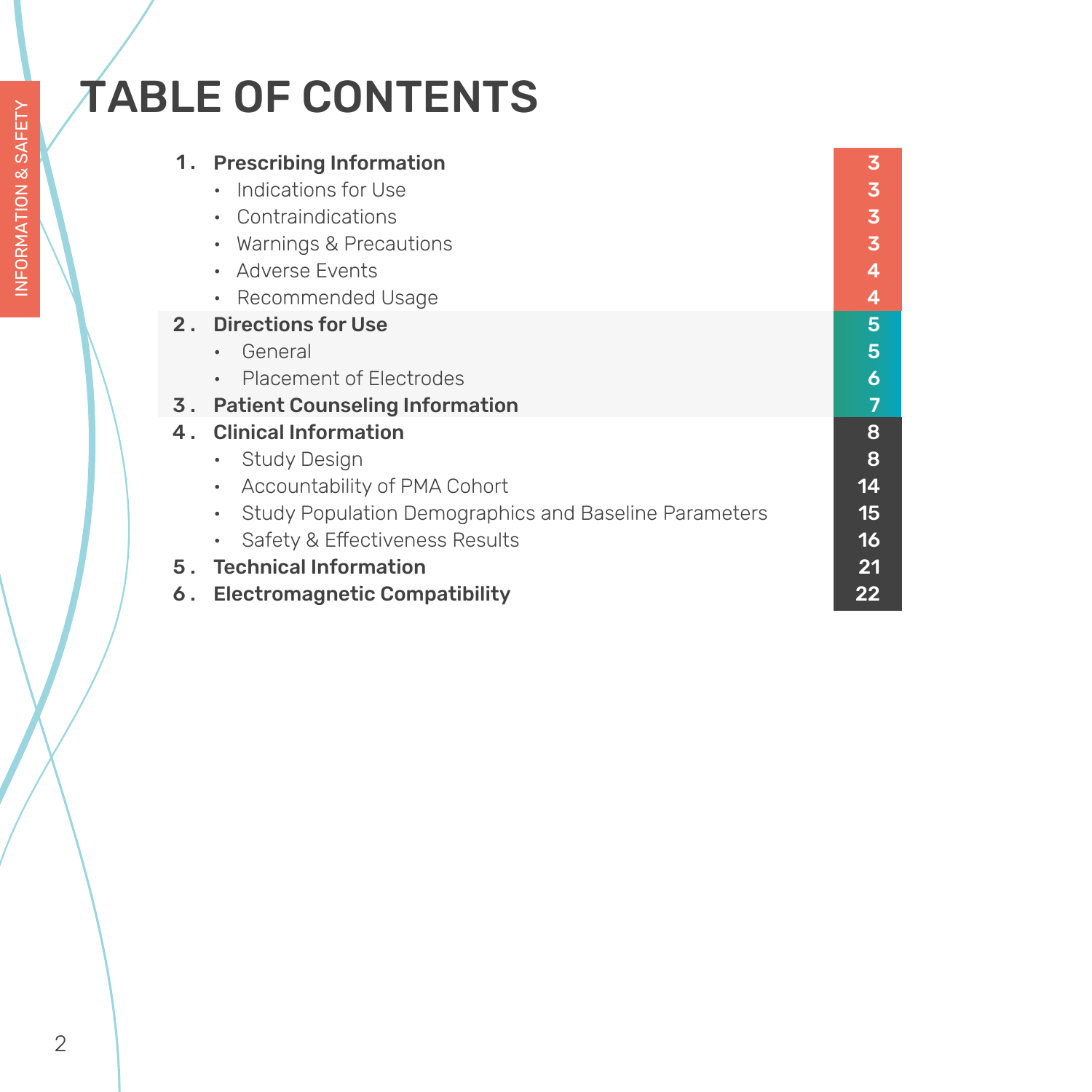# 1. PRESCRIBING INFORMATION

## **Description**

ActaStim-S passes a specific current between the electrodes in order to promote healing by inducing a therapeutic, low level electrical current at the fusion site. Federal law restricts this device to sale by or on the order of a physician, prescription (Rx) only. This device is not intended for re-sale.

#### Indications for Use

The ActaStim-S Spine Fusion Stimulator is a noninvasive bone growth stimulator indicated as an adjunct electrical treatment to primary lumbar spinal fusion surgery for one or two levels. The device is Rx only, and intended for single patient use in adult patients only.

### Contraindications

There are no known contraindications.

### Warnings

Cardiac pacemakers or cardioverters may be adversely affected by ActaStim-S. The concomitant use of ActaStim-S and a pacemaker or cardioverter must be assessed on an individual basis, such as with an electrocardiogram, prior to use. The patient should be referred to a cardiologist for monitoring of pacemaker function while wearing the active stimulator device. If there are any observable adverse changes in the pacemaker rhythm or output, ActaStim-S should not be used.

The safety and effectiveness of ActaStim-S in pregnant women have not been studied, and the effects of ActaStim-S on the mother or the developing fetus are unknown. A patient who is either pregnant or is intending to become pregnant should be referred to her doctor prior to treatment with ActaStim-S.

## **Precautions**

The safety and effectiveness of ActaStim-S in individuals with the following conditions have not been studied, and therefore the safety and effectiveness of ActaStim-S in these individuals are unknown:

- spondylitis, infection, Paget's disease
- cancer, diabetes mellitus, renal disease
- trauma of the lumbar spine
- osteoporosis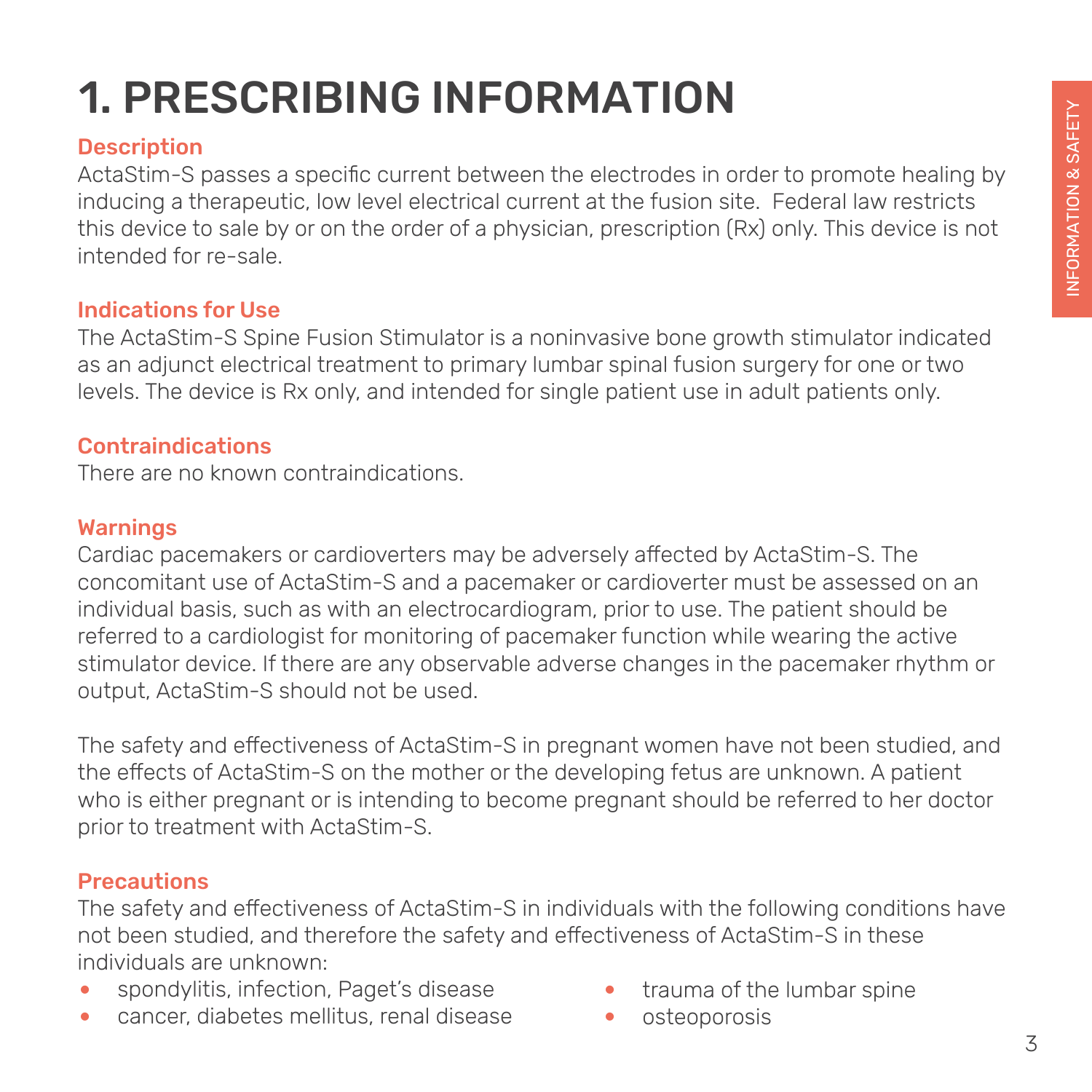Apply the electrodes after the skin has been cleaned and dried. If erythema develops at the electrode sites, the electrodes should be relocated adjacent to the original sites. If the reaction does not resolve after 48 hours after relocating the electrodes, the patient should be instructed to consult with the physician.

Do not submerge or expose ActaStim-S to water. The patient must be instructed to remove ActaStim-S during bathing, showering or swimming.

Compliance with the treatment schedule, daily battery pack changes, and replacing the electrodes (1 to 7 days) as needed are essential for proper device function. This system should only be used with components and replacement parts supplied by Theragen. Other components, parts and accessories may not be compatible, and may damage ActaStim-S. If any component does not function properly, contact **Customer Support at** 1-800-901-5667. No attempt should be made to modify or repair ActaStim-S.

Patients should be able to use ActaStim-S in accordance with the instructions for use. If a patient cannot comply with these instructions for any reason, use of ActaStim-S is not recommended.

# Adverse Events

During a multi-center clinical study of 349 patients treated with a device delivering the same output parameters as ActaStim-S for the indication listed above, skin irritation was the most common adverse effect associated with the use of the device. It occurred in 9 patients (2.6% of the trial population): 4 patients treated with the active device and 5 patients treated with the placebo device.

# Recommended Usage

ActaStim-S is designed to deliver 270 days of continuous therapeutic treatment for 24 hours per day. The recommended daily therapeutic treatment is continuous for 24 hours.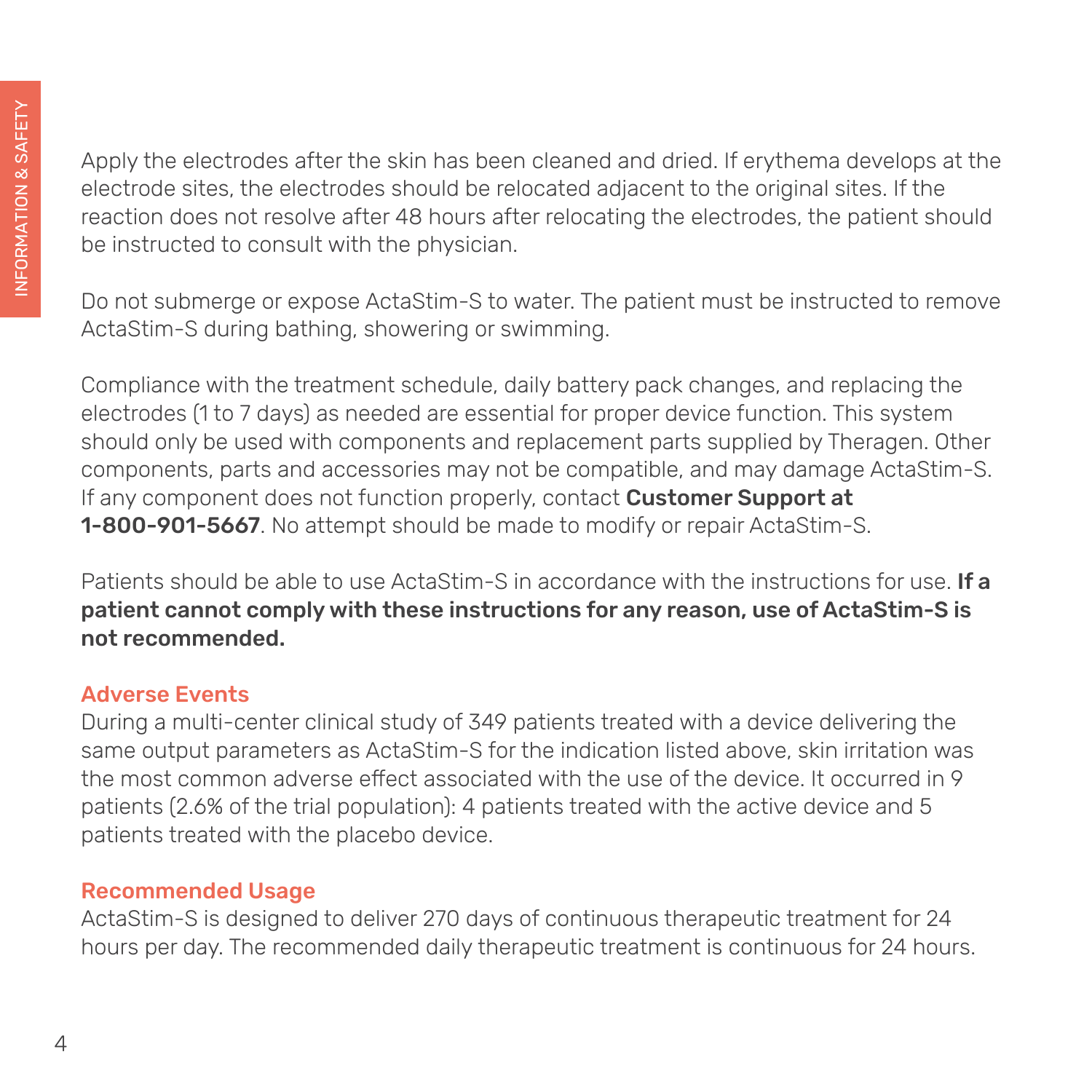# 2. DIRECTIONS FOR USE

# General

The stimulator and all of the following instructions have been specifically designed for safe, comfortable and easy use by a patient. They include the required assembly, operation, troubleshooting and maintenance (battery charging and cleaning) activities.

Begin using the stimulator immediately after reading the instructions for use and having received instructions from the prescribing physician.

The device is intended for use 24 hours per day until treatment is determined to be complete by the prescribing physician. Compliance with the instructions provided by the prescribing physician are critical to achieving effective treatment. Proper care of ActaStim-S is also required for the proper function of ActaStim-S.

The system has been designed to give 24 hours of treatment from a fully charged battery and routine charging and swapping of the 2 batteries every 24 hours will help ensure no inadvertent gaps in treatment. Indicators are provided to demonstrate the latest point at which a fully discharged battery will need recharging if treatment is to avoid being interrupted.

Examine the skin for signs of irritation when replacing the electrodes. If irritation is present, relocate the electrodes to a place adjacent to that site but still within the guidance. Disconnect the ActaStim-S generator during bathing, showering or swimming, and reconnect as soon as practical following these activities. Either remove the electrodes or cover the electrodes with the electrode covers during showering.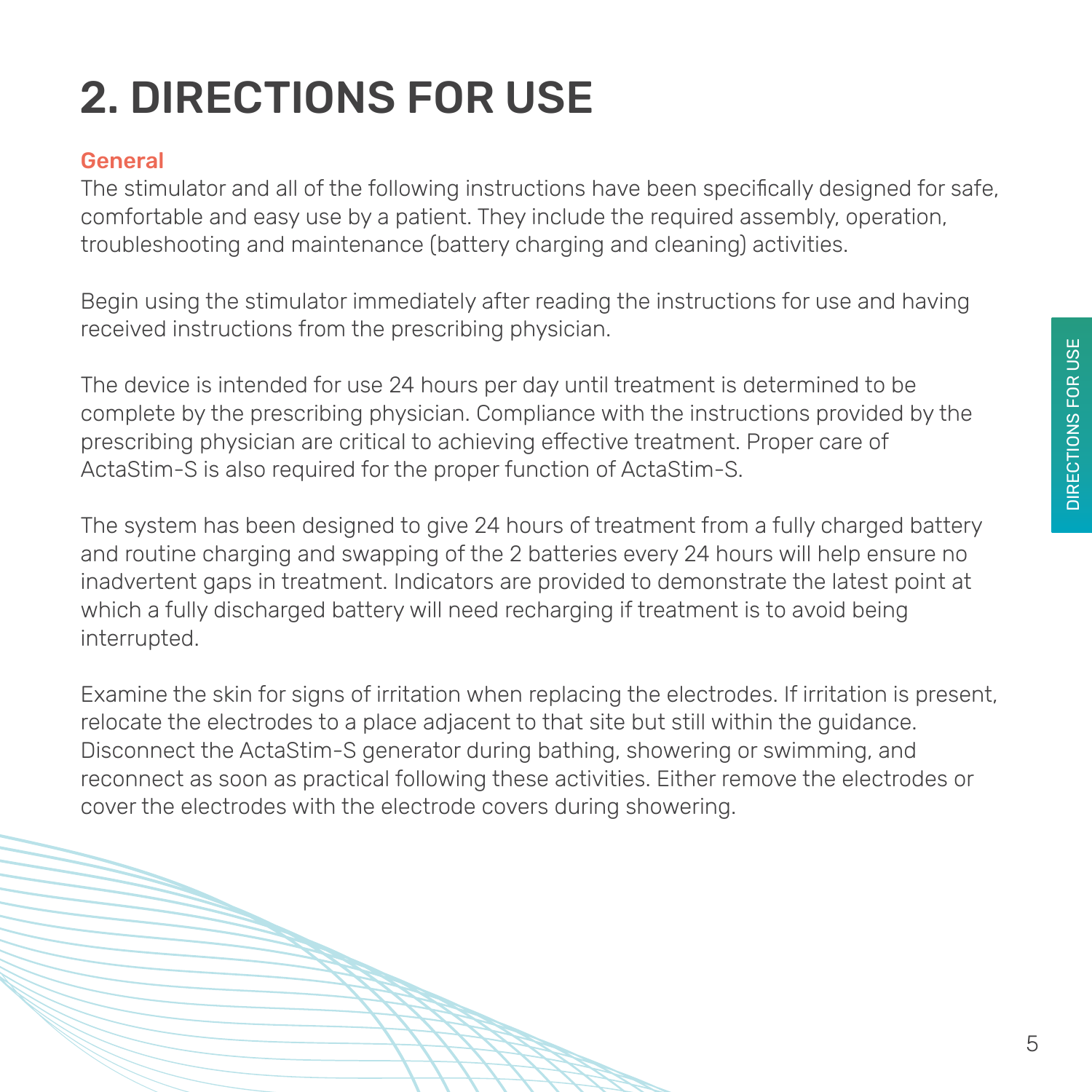#### Placement of Electrodes

There are 2 types of electrodes provided. Both types are designed to work effectively. One or other type may be preferred based on how well they stick to the skin and how easily they can be removed.

Clean and dry the skin where the electrodes are to be placed. Trimming (not shaving) body hair from the electrode application area is often helpful. Choose one of the 2 electrode types provided with the system.

Remove the electrode from the pouch and remove the plastic backing material from the electrode. Place one electrode on the back, two to three inches to the left of the area of the spinal fusion and the second electrode two to three inches to the right of the area of the spinal fusion so that the electrodes are on the back, four to six inches apart.

Depending on the ability to move after surgery, it may be helpful to ask another person to assist in placing these electrodes. The patient should consult their prescribing physician if they have any questions or concerns regarding proper electrode placement.

If the skin becomes abnormally red at the electrode sites, the electrodes should be moved adjacent to the original sites. If the redness does not go away after 48 hours with the electrodes removed, the patient should contact their prescribing physician.

If there are issues with the electrodes remaining in place, try the alternative electrode type and/or consider applying an electrode cover over the top of the electrode.

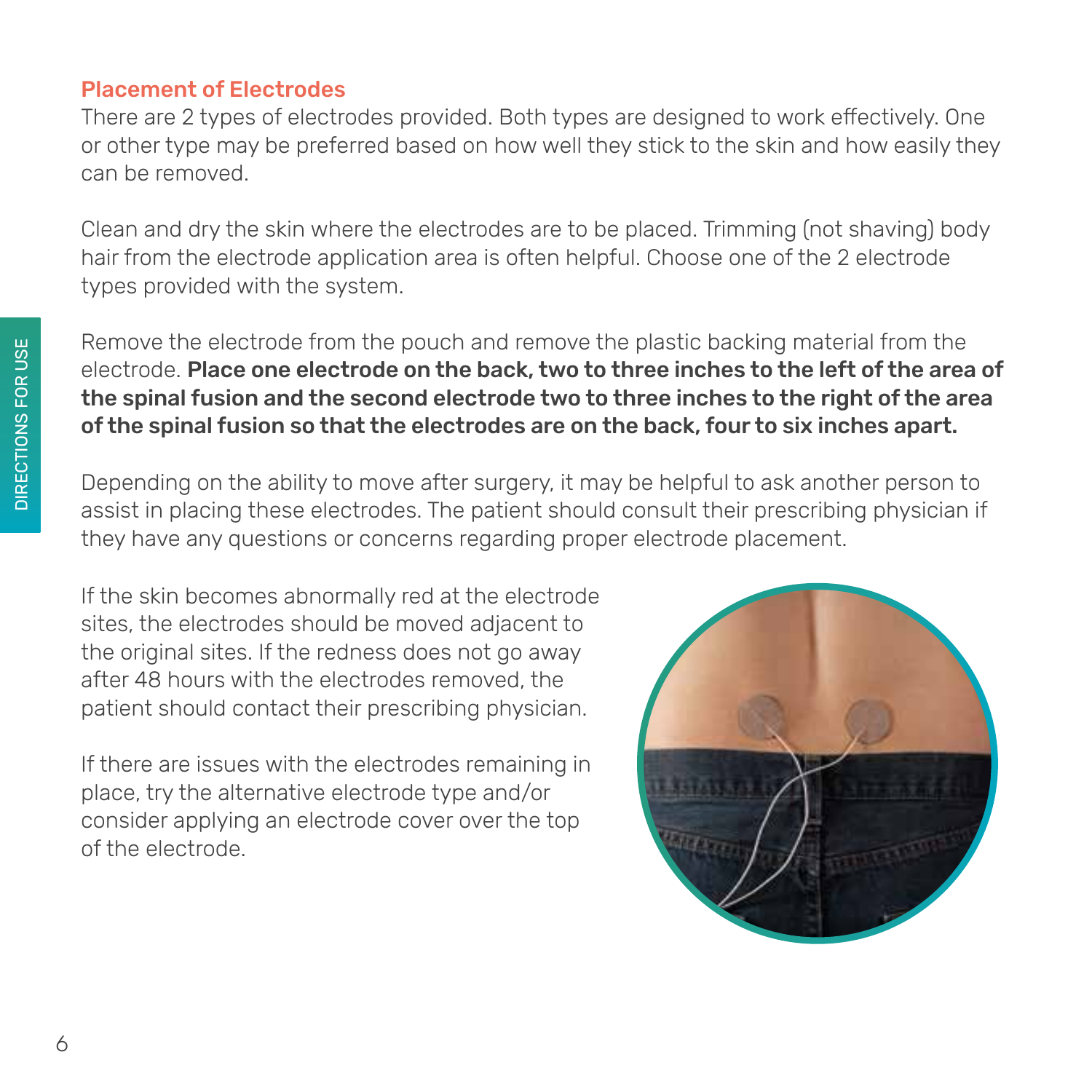# 3. PATIENT COUNSELING INFORMATION

**Compliance** - Compliance with device use and care is critical to assure the proper function of ActaStim-S and to ensure effective treatment.

Battery - Change the battery approximately every 24 hours or as indicated by ActaStim-S. Charge the spare battery immediately on removal or at least when indicated by ActaStim-S (orange light).

Electrodes - Replace the electrodes when needed and clean the electrode application sites thoroughly with soap and water, and dry the site before applying the electrodes.

**Skin Irritation -** Examine the skin for irritation when replacing the electrodes. If irritation is present, relocate the electrodes adjacent to the original sites. The patient should be evaluated periodically to assess the skin for sensitivity.

Bathing - Disconnect ActaStim-S during bathing, showering or swimming. It should be reconnected as soon as practical following these activities. Either remove the electrodes, or cover the electrodes with the protective retainer patches, during showering.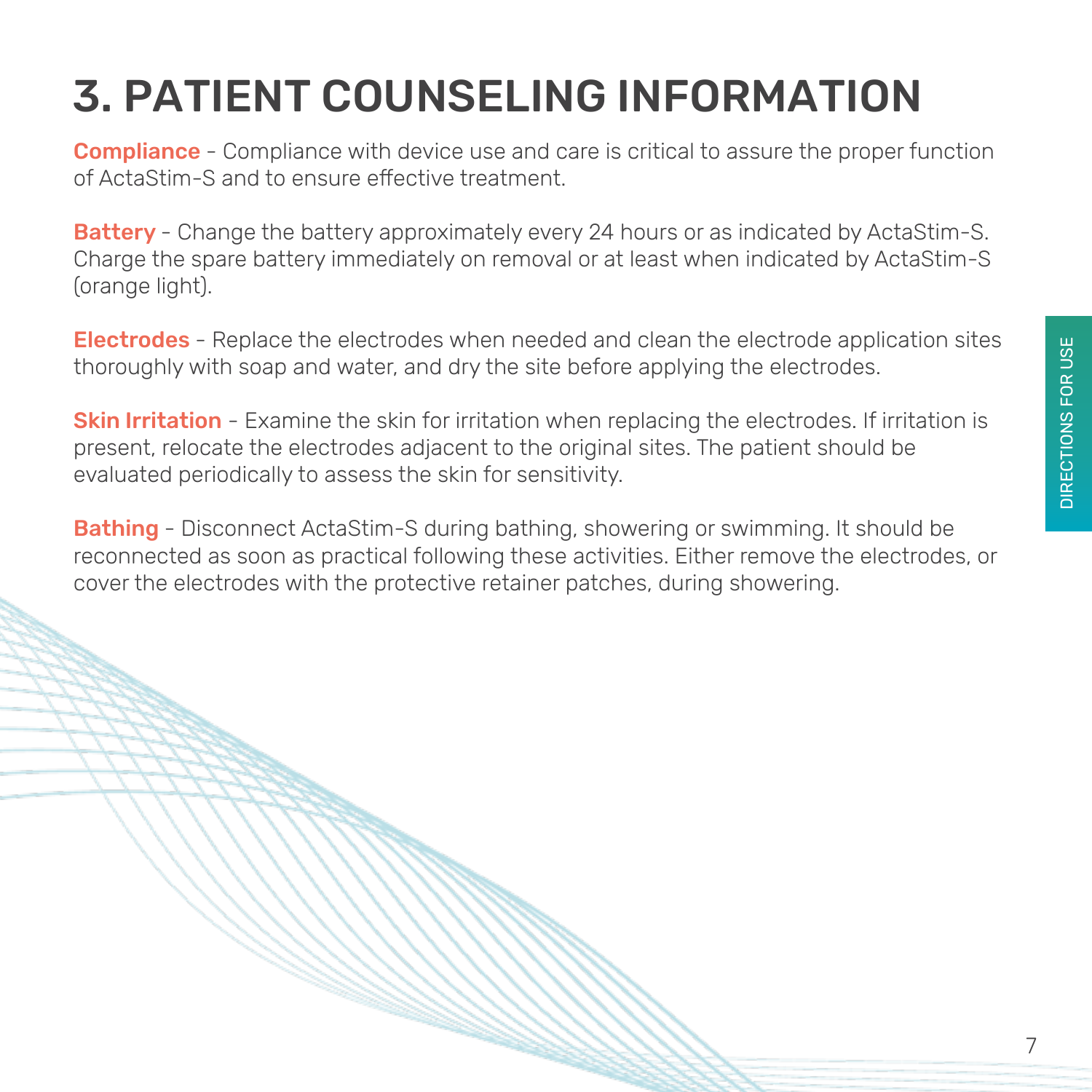# 4. CLINICAL INFORMATION

# A. Study Design

The capacitively coupled (CC) BGS device clinical study was a concurrent, multi-center, randomized, double-blinded, prospective study. The objective of the study was to determine whether the CC BGS device increased the frequency of overall success when compared to placebo (inactive) units, after primary (first-time) one-level or two-level fusions within L3 to S1

Subjects were eligible if they had degenerative disc disease and had undergone one-level or two- level between L3 and S1. The surgical procedures qualifying for inclusion were: an interbody fusion, including either a posterior lumbar interbody fusion (PLIF) or anterior lumbar interbody fusion (ALIF); a bilateral posterolateral fusion; or a combination of both procedures. Subjects could also receive either autograft or allograft graft material. Subjects could also receive internal fixation. Subjects were randomized to receive either an active or placebo device within three weeks of surgery.

The study was constructed to demonstrate superiority. Study success was determined by making a comparison between fusions of the lumbar spine the percentage of active patients in the core group considered to be overall successes (radiographic success and clinical success) and the percentage of placebo patients in the core group considered to be overall successes. The study was to be considered successful if the comparison between the active and placebo core patients considered to be overall successes yielded a statistically significant result (p-value less than or equal to 0.05), in favor of the active device.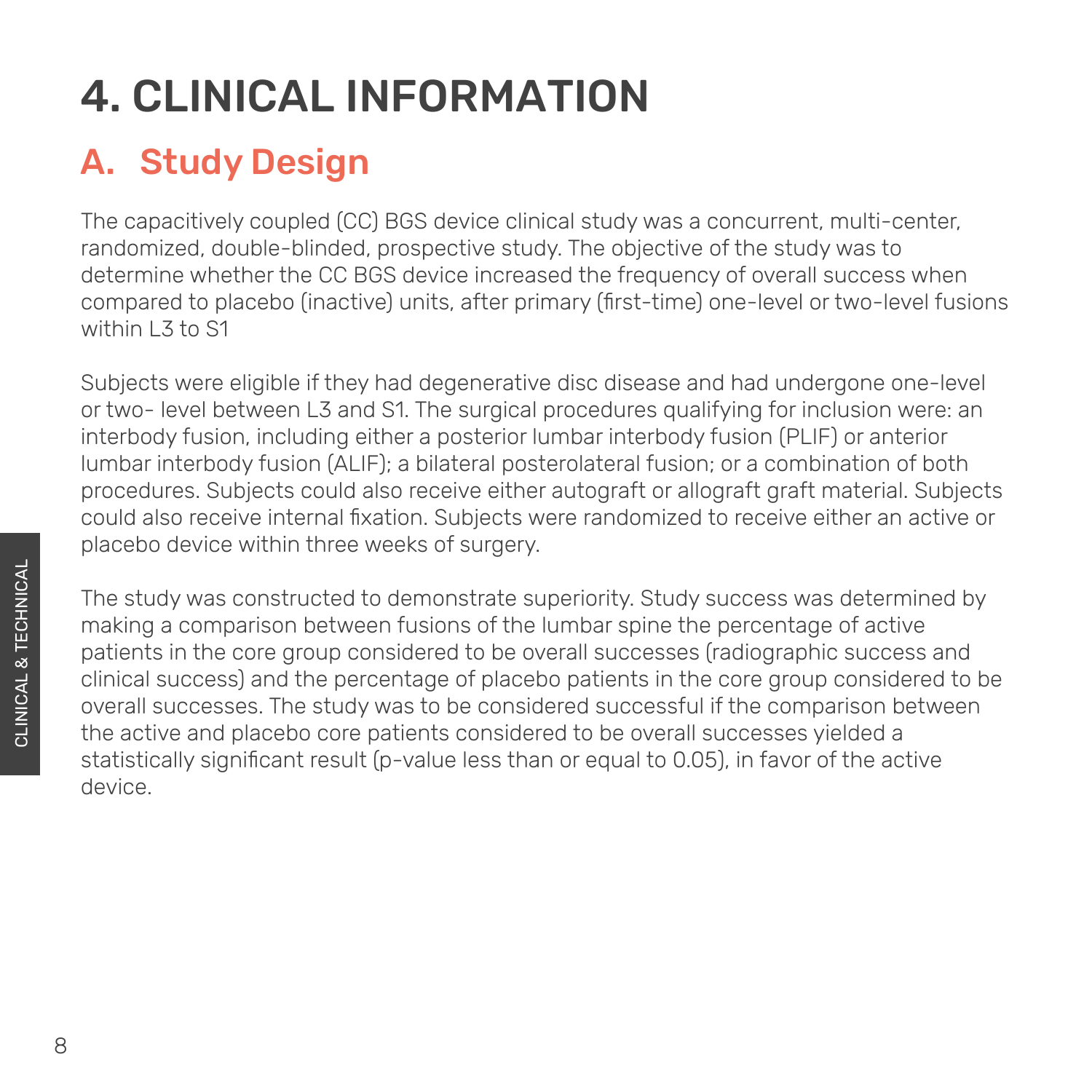## 1. Clinical Inclusion and Exclusion Criteria

Enrollment in the study was limited to patients who met the following inclusion criteria:

- degenerative disc disease
- spine segments: L3/l4, L4/l5, L5/S1, L3/l5, L4/S1<br>• interhady fusion, either pesterier lumber interhad
- interbody fusion, either posterior lumbar interbody fusion (PLIF) or anterior lumbar interbody fusion (ALIF), or bilateral posterolateral fusion (with or without fixation hardware)
- primary fusion, within three weeks of enrollment
- one-level or two-level fusion
- autograft or allograft graft material
- closed epiphyses

Patients were not permitted to enroll in the study if they met any of the following exclusion criteria:

- pathologic process at spine level spondylosis, infection, Paget's disease
- systemic disease that may affect fusion cancer, diabetes mellitus, renal disease
- osseous trauma of the lumbar spine
- pregnancy
- cardiac pacemaker
- inability of patient to understand or comply with study instructions
- **osteoporosis**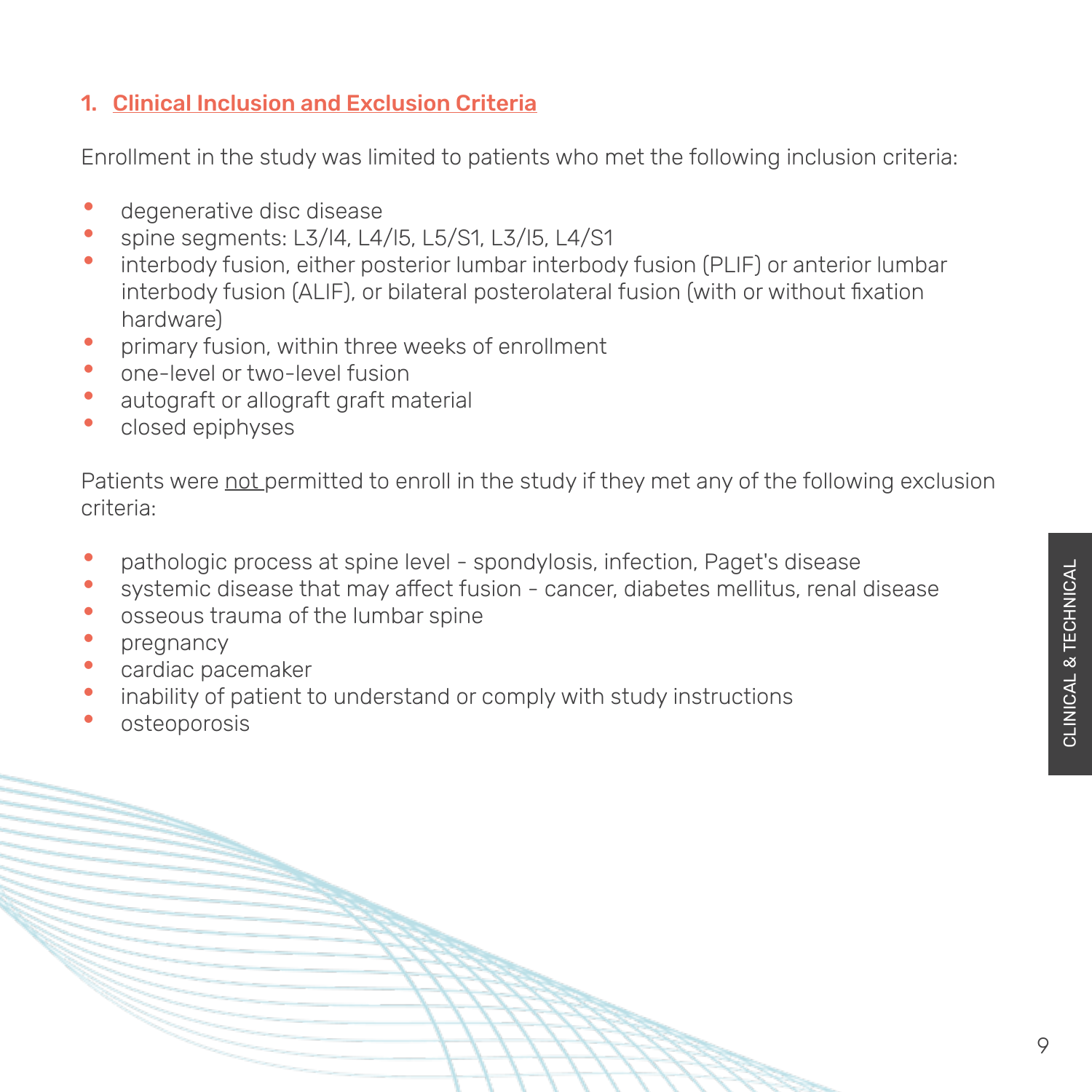### 2. Follow-up Schedule

All patients were scheduled to return for follow-up examinations at three, six, nine and 12 months after the initial use of the device. The subjects were instructed to use the device continuously, except for periods of personal hygiene, until a physician had assessed overall success or for a period of nine months (the period of time allocated for this study).

Preoperatively, the Patient Self-Assessment Form (PSAF). Postoperatively, the objective parameters measured during the study included the following items.

During this trial, assessments of radiographic (x-ray) and clinical status (pain and function) were made.

Radiographic Assessment: Radiographic assessments were gathered in 2 formats:

• Interim Assessments (Follow-Up Case Report Form at 6 weeks and, at three, six, nine and 12 months after the initial use of the device)

Radiographic assessments on the Follow-Up Case Report Forms consisted of checking the appropriate description of the patient's radiographic condition from the following list: Complete; Incomplete - progressing; Incomplete - not progressing; and No Fusion Evident. No additional definitions were provided of these descriptive terms.

Interim assessments were not used as a determinant of overall success within the approved Investigational Protocol.

• Final Evaluation (Final Success Evaluation Form at the final office visit) Radiographic assessments on the Final Success Evaluation Case Report Form were made in the following fashion: The following definitions (Table 1) were used in evaluating the interbody fusion (ALIF and PLIF) and the bilateral posterolateral fusion.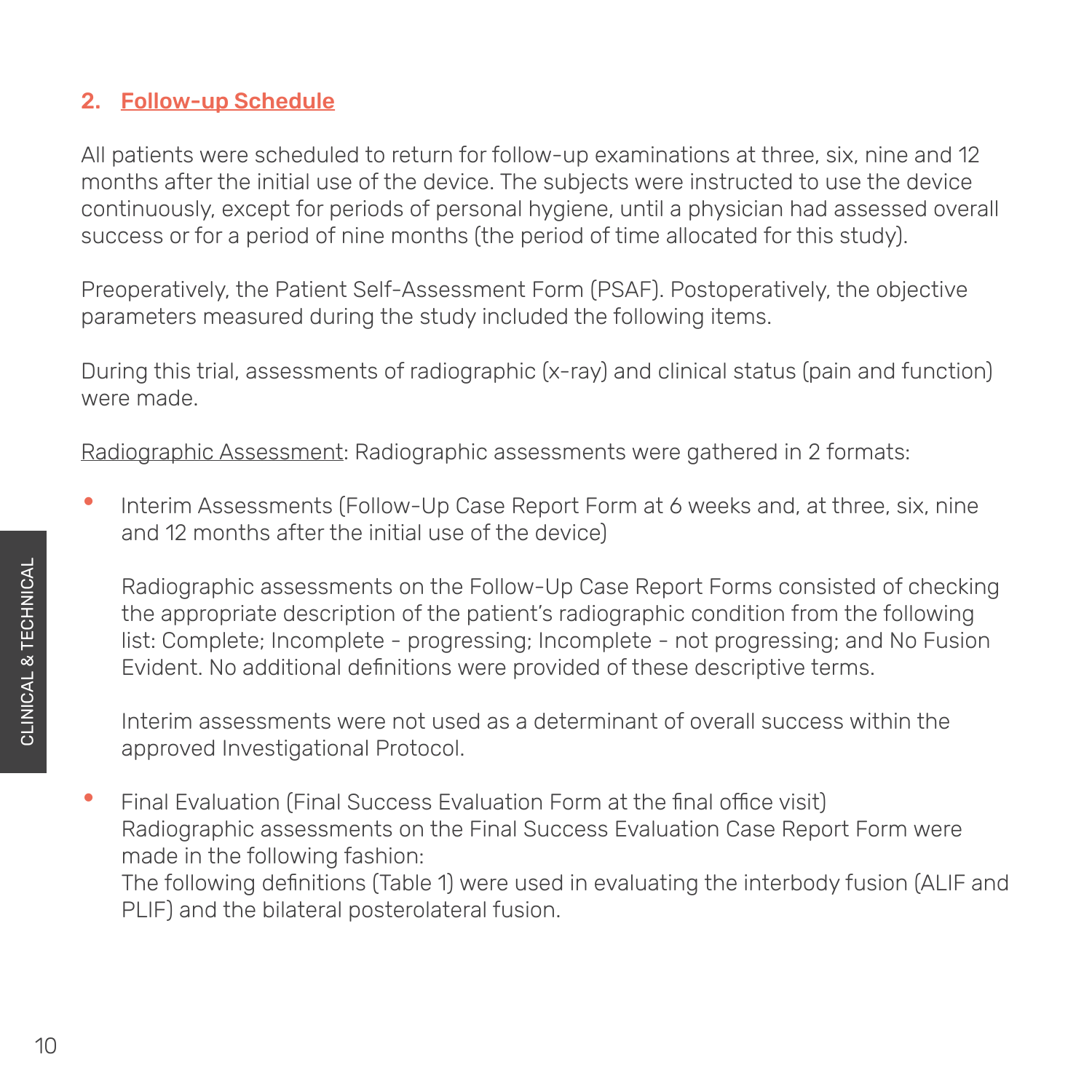| <u> Table 1. Radiographic Evaluation - Final Success Evaluation</u> |                |  |
|---------------------------------------------------------------------|----------------|--|
| <b>ALIF/PLIF</b>                                                    |                |  |
| a. > 75% assimilation of graft and vertebrae                        | <b>Success</b> |  |
| b. 50-75% assimilation of graft and vertebrae                       | <b>Success</b> |  |
| c. 25-50% assimilation of graft and vertebrae                       | Failure        |  |
| d. < 25% assimilation of graft and vertebrae<br>Failure             |                |  |
| <b>Bilateral Posterolateral</b>                                     |                |  |
| a. Fusion                                                           | <b>Success</b> |  |
| b. Incomplete fusion                                                | Failure        |  |
| c. Absence of fusion mass                                           | Failure        |  |

### Table 1. Radiographic Evaluation - Final Success Evaluation

When a subject completed the study and received a radiographic assessment of "success" from the investigator, a series of the subject's radiographs were forwarded to a blinded, independent radiologist for a second opinion. If the independent radiologist agreed with the investigator's evaluation of "success", the investigator's assessment remained as the radiographic outcome. If the independent radiologist disagreed with the investigator, the radiographs were to be sent to a second blinded, independent reviewer. The opinion of this reviewer served as the radiographic outcome. Any subject receiving a negative radiographic assessment from the investigator at the completion of the study was automatically classified as a study failure.

#### Clinical Rating: Clinical assessments were gathered in 3 formats:

• Interim Assessments (Follow-Up Case Report Forms completed by the attending physician (at 6 weeks and, at three, six, nine and 12 months after the initial use of the device)

Clinical assessments on the Follow-Up Case Report Forms consisted of checking the appropriate description of the patient's clinical condition from the following list: Excellent, Good, Fair, and Poor. No additional definitions were provided for these descriptive terms.

Interim assessments were not used as a determinant of overall success within the approved Investigational Protocol.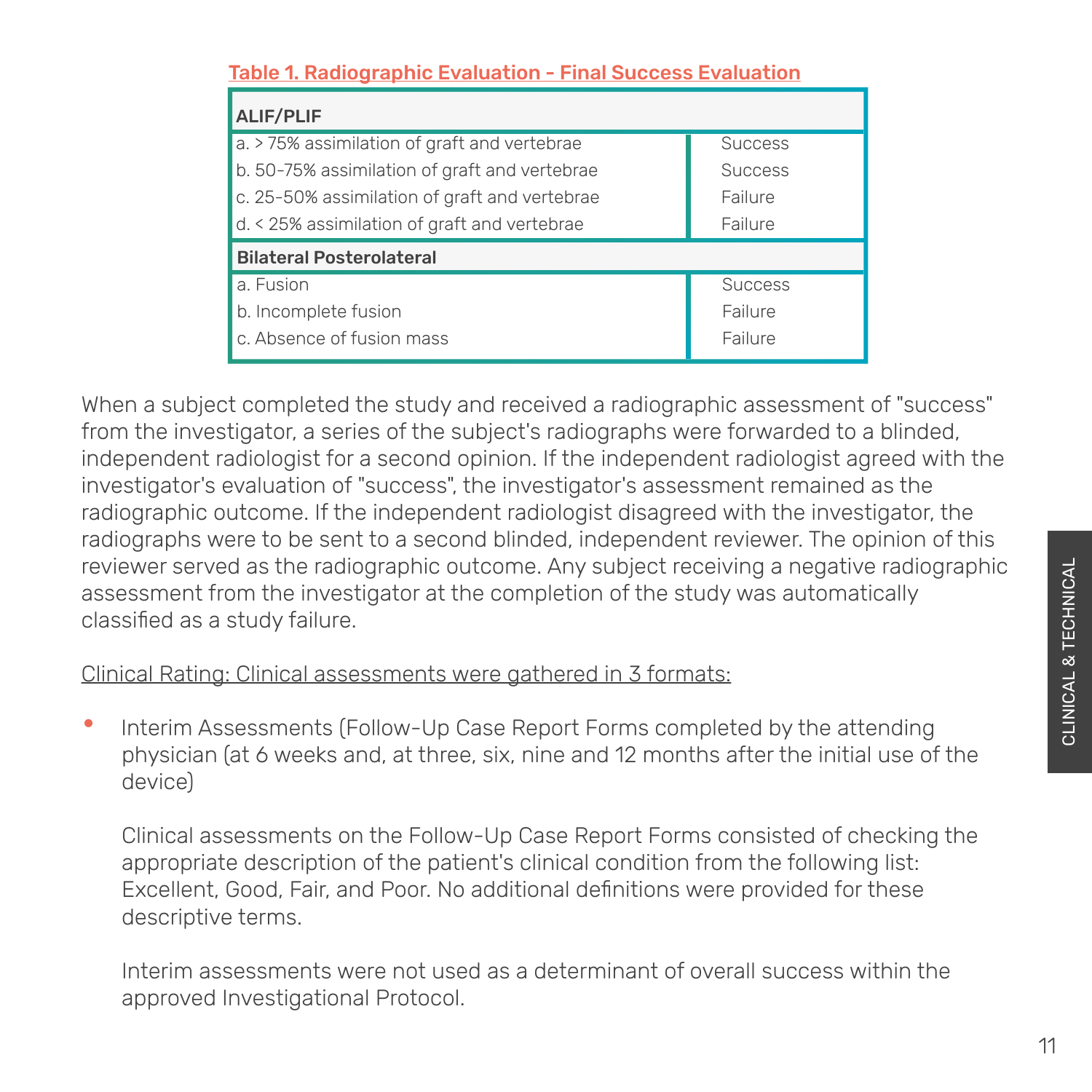• Final Evaluation (Final Success Evaluation Form completed by the attending physician at the final office visit)

Clinical assessments on the Final Success Evaluation Case Report Form were made in the following fashion (Table 2):

| Excellent | Resumption of normal activities; no pain       | <b>Success</b> |
|-----------|------------------------------------------------|----------------|
| Good      | Resumption of normal or modified activites;    | <b>Success</b> |
|           | Occasional episodes of back or leg pain;       |                |
|           | Occasional pain medication                     |                |
| Fair      | Resumption of activities on a limited basis;   | Failure        |
|           | Daily back and/or leg pain;                    |                |
|           | Requires frequent pain medication              |                |
| Poor      | Unable to resume normal or modified activites; | Failure        |
|           | Severe back and/or leg pain;                   |                |
|           | Requires daily pain medication                 |                |

Table 2. Clinical Assessment - Final Success Evaluation.

• Patient Self-Assessment Form (PSAF) - completed by the patient at baseline, 6 weeks, and, at three, six, nine and 12 months after the initial use of the device.

The patient self-assessment questionnaire consists of 14-questions which describe a patient's perception of their pain and their ability to function. The patient answered each question, by providing the degree of their symptom. To analyze the results of the questionnaire, each answer was given a numeric score and the sum of the results was used as an indicator of outcome. The highest score, i.e., the worst possible pain and function score, would be 57 while the best score would be 0.

The PSAF was not used as a determinant of success within the approved Investigational Protocol.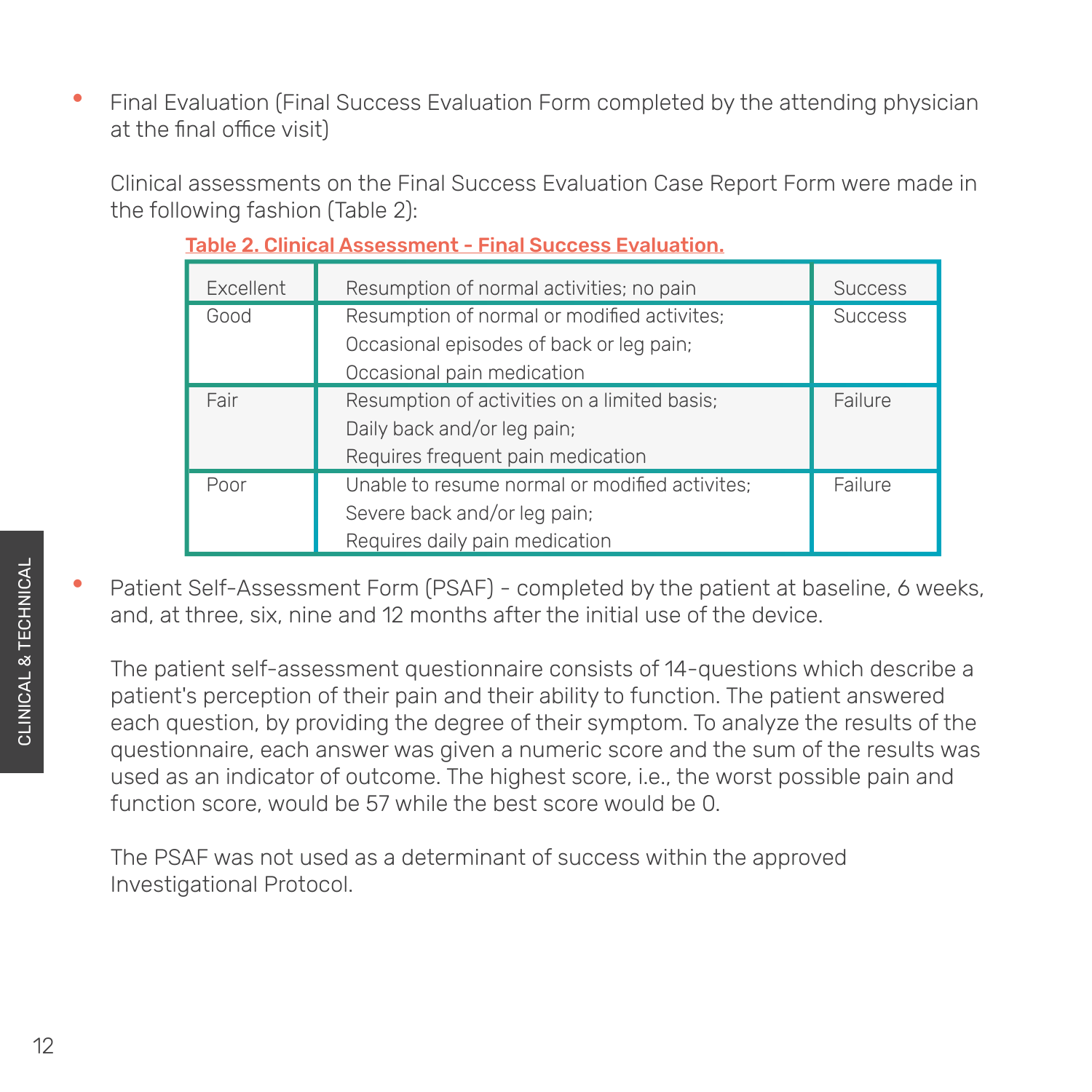## 3. Clinical Endpoints

With regards to safety, every subject entered into the study was analyzed for adverse events.

#### Patient Success

With regards to effectiveness, patient was considered to be a success in this study if he/she was considered both clinically and radiographically successful at the time of the final evaluation. Patient progress at the interim (follow-up) visits was not taken into consideration in making the final evaluation.

A radiographic success at the final evaluation was:

#### For ALIF/PLIF

- 75% assimilation of graft and vertebrae, or
- 50-75% assimilation of graft and vertebrae

#### For Bilateral Posterolateral:

• "Fusion"

A clinical success at the final evaluation was a determination by the physician of either:

- Excellent: Resumption of normal activities; no pain; or
- Good: Resumption of normal or modified activities; occasional episodes of back or leg pain; occasional pain medication.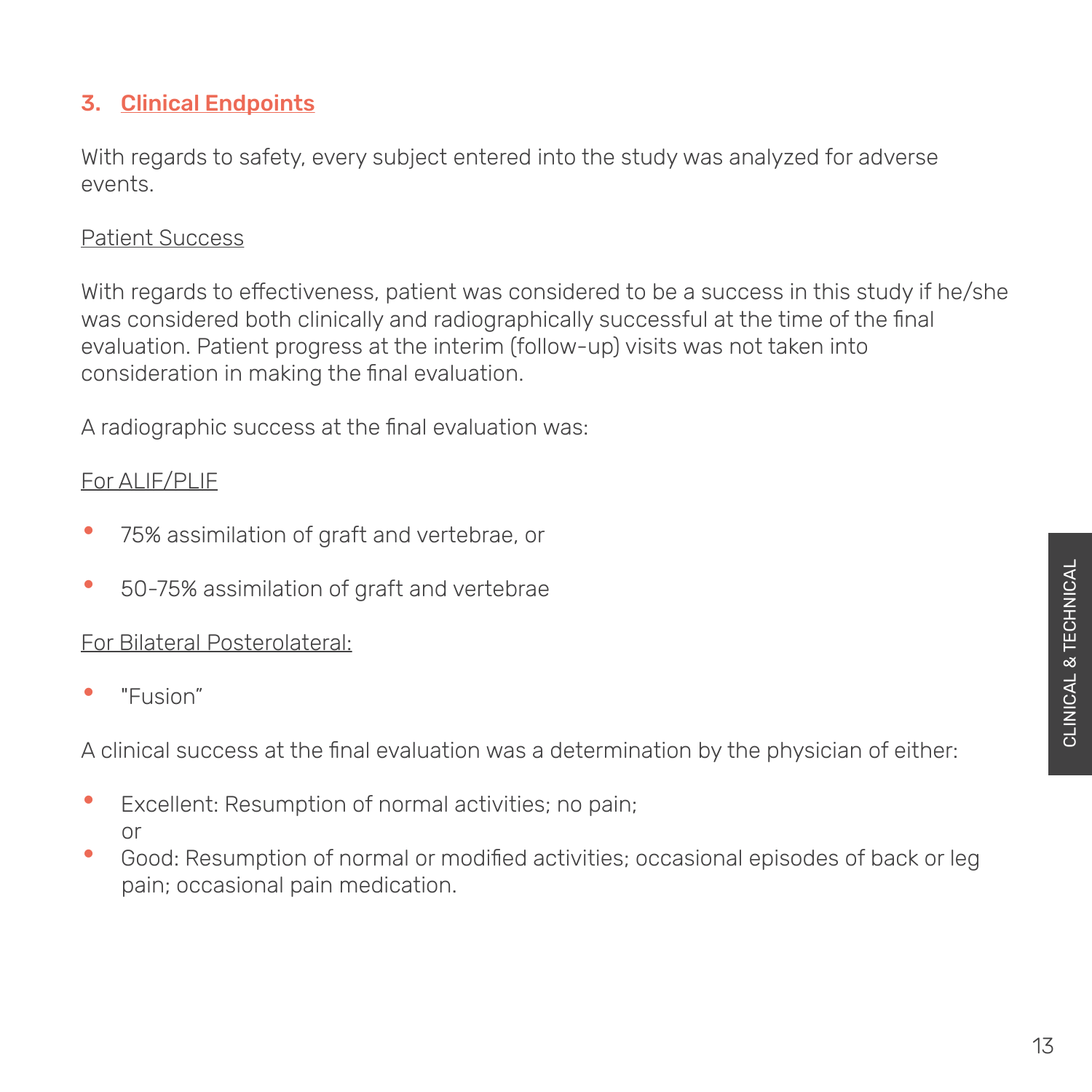#### **Study Success**

With regard to success/failure criteria, study success was determined by making a comparison between the percentage of active patients in the core group considered to be overall successes (as defined above) and the percentage of placebo patients in the core group considered to be overall successes (as defined above). The study was to be considered successful if the comparison between the active and placebo core patients considered to be overall successes yielded a statistically significant result (p-value less than or equal to 0.05), in favor of the active device.

# B. Accountability of PMA Cohort

Table 3 summarizes subject accountability, by "active" and "placebo" group as of a data-cut-off point.

|                                                  | <b>All Subjects</b> | Active | <b>Placebo</b> |
|--------------------------------------------------|---------------------|--------|----------------|
| Enrolled (does not include 4 who received ID No. | 349                 | 177    | 172            |
| but not entered)                                 |                     |        |                |
| Not Reached Twelve Months Post Surgery, or       | -6                  | $-3$   | $-3$           |
| Fused                                            |                     |        |                |
| Twelve Months Post Surgery, Potentially          | 343                 | 174    | 169            |
| Eligible for Evaluation                          |                     |        |                |
| Withdrawals                                      | $-83$               | $-43$  | $-40$          |
| Reasons Unknown                                  | (59)                | (32)   | (27)           |
| Adverse Reactions                                | (12)                | (5)    | (7)            |
| Compelled (jail, secondary surgery)              | (7)                 | (4)    | (3)            |
| Requested (violated entry criteria)              | (5)                 | (2)    | (3)            |
| Twelve Months Post Surgery, Eligible for         |                     |        |                |
| Evaluation (Intent to Treat Population)          | 260                 | 131    | 129            |
| Protocol Deviations (Censored Population)        | $-45$               | $-21$  | $-24$          |
| Twelve Months Post Surgery, Meet Protocol        |                     |        |                |
| (Core Population)                                | 215                 | 110    | 105            |

#### Table 3. Summary of Subject Accountability - All Subjects Enrolled as of 12/31/1997.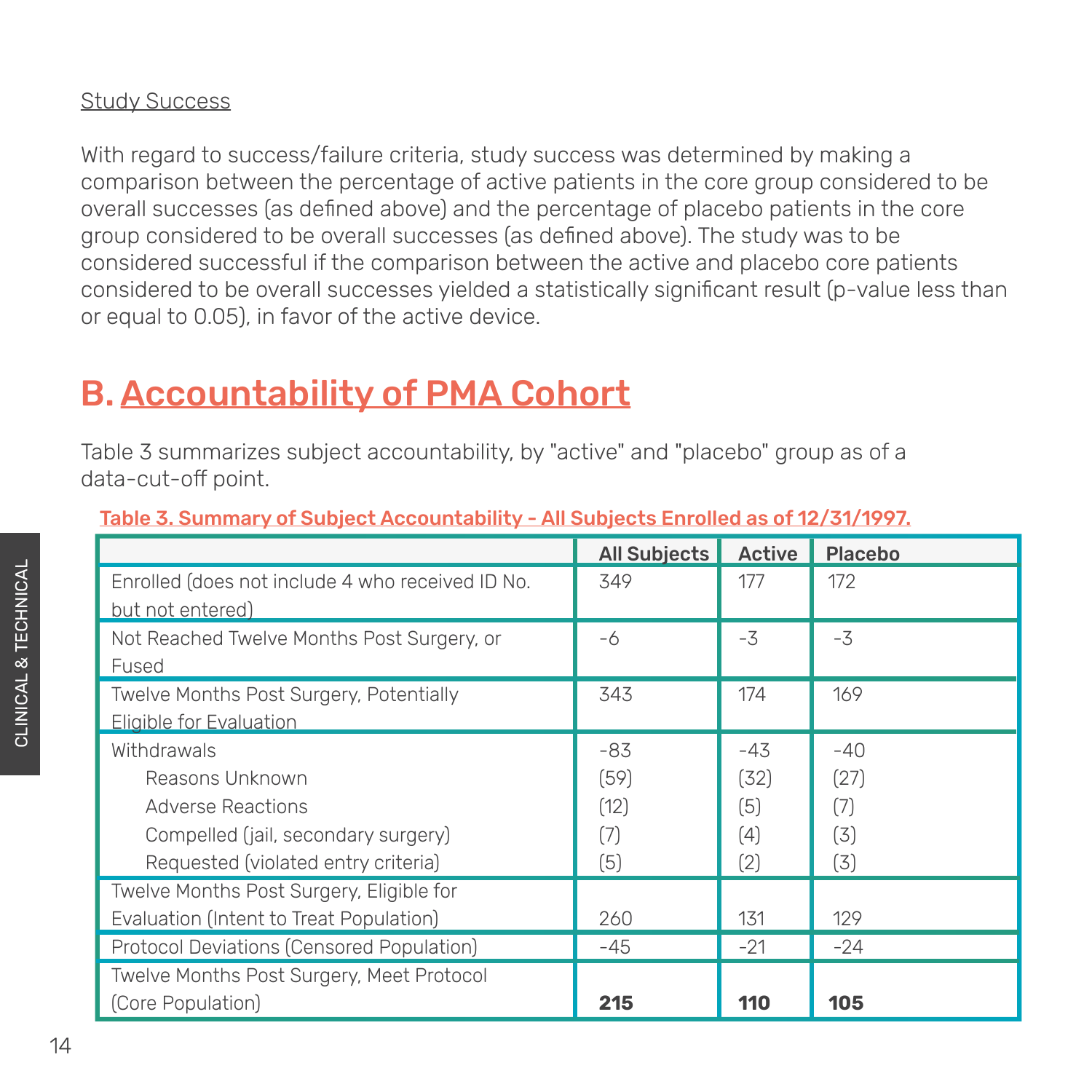As Table 3 shows, 349 subjects were initially enrolled in the study and randomized to receive either an active or inactive (placebo) unit. Eighty-three subjects (24%) withdrew from the study and six had not yet completed the study as of the data cutoff date, leaving 260 subjects who completed the study and were available for analysis.

Of the 260 subjects who completed the study (Intent-To-Treat Population), 45 did not meet the entry criteria, had an intervening surgical/medical event that precluded an unbiased evaluation of overall success, or did not have an independent assessment of their radiographs (Censored Population). This left a total of 215 subjects who met all the protocol criteria and completed the study (Core Population).

Different groups of subjects were analyzed to demonstrate the safety and effectiveness of the CC BGS device. The safety analyses included all subjects who used the device at least once and had the potential to experience an adverse event (n=349). The effectiveness analyses focused on the findings from the core group (n=215).

# C. <u>Study Population Demographics and Baseline</u><br>Parameters

The demographics of the study population are typical for a noninvasive bone growth stimulator for use as an adjunct electrical treatment to primary lumbar spinal fusion surgery for one or two levels study performed in the US.

# Clinical Characteristics of Core Subjects (n=215)

The demographic and clinical characteristics of the active and placebo subjects in the core group are comparable. The mean age for the active and placebo groups was 46.54 years and 44.75 years, respectively. The active and placebo groups included an approximately equal number of men and women (active female = 46.4%, active male = 53.6%, placebo female= 51.4%, placebo male= 48.6%). Of the active subjects, 24.5% smoked; 21.0% of the placebo subjects smoked.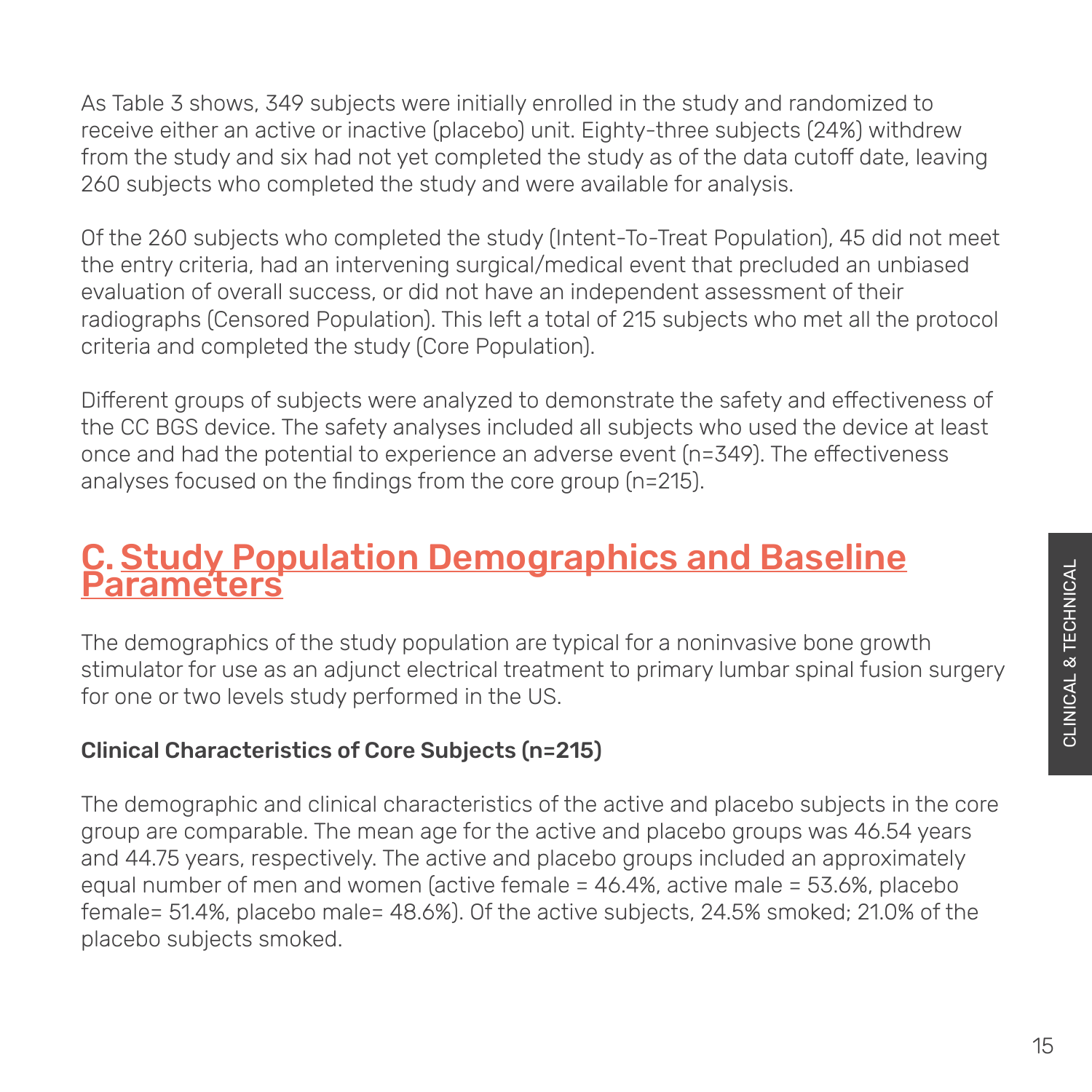A number of subjects had prior (pre-operative) surgeries; 29.1 % of the actives, and 36.2% of the placebos. 67% of the actives and 59.1 % of the controls had a posterolateral fusion. The remaining subjects had some type of interbody fusion, including a posterior interbody fusion, an anterior interbody fusion, or a combination of an interbody and posterolateral fusion. Approximately, one half of the subjects in both groups had a one-level fusion. Almost all subjects had a graft material; and 26.4% of the actives and 20.0% of the placebos had fusions with internal fixation (hardware). The 99 active core subjects had a baseline summed mean pain and dysfunction score of 31.44 from their 14-question self-assessment form; the 99 placebo subjects had a summed mean of 33.35 at baseline.

# D. Safety & Effectiveness Results

1. Safety Results

The analysis of safety was based on both the active and placebo cohorts of 349 total patients.

# Adverse effects that occurred in the PMA clinical study:

Every subject entered into the study was analyzed for adverse events. Of the 349 subjects enrolled in the clinical study and who used the device at least once, nine experienced skin and cited this as a reason to withdraw from the study (2.6%). Of the nine subjects, four were in the active group and five were in the placebo group.

Three other subjects withdrew from the study because of adverse events: one placebo had a wound infection (non-device related); one placebo had back spasms; and, one active was "not progressing." (While lack of progression is normally not considered an adverse event, the investigator reported it that way.)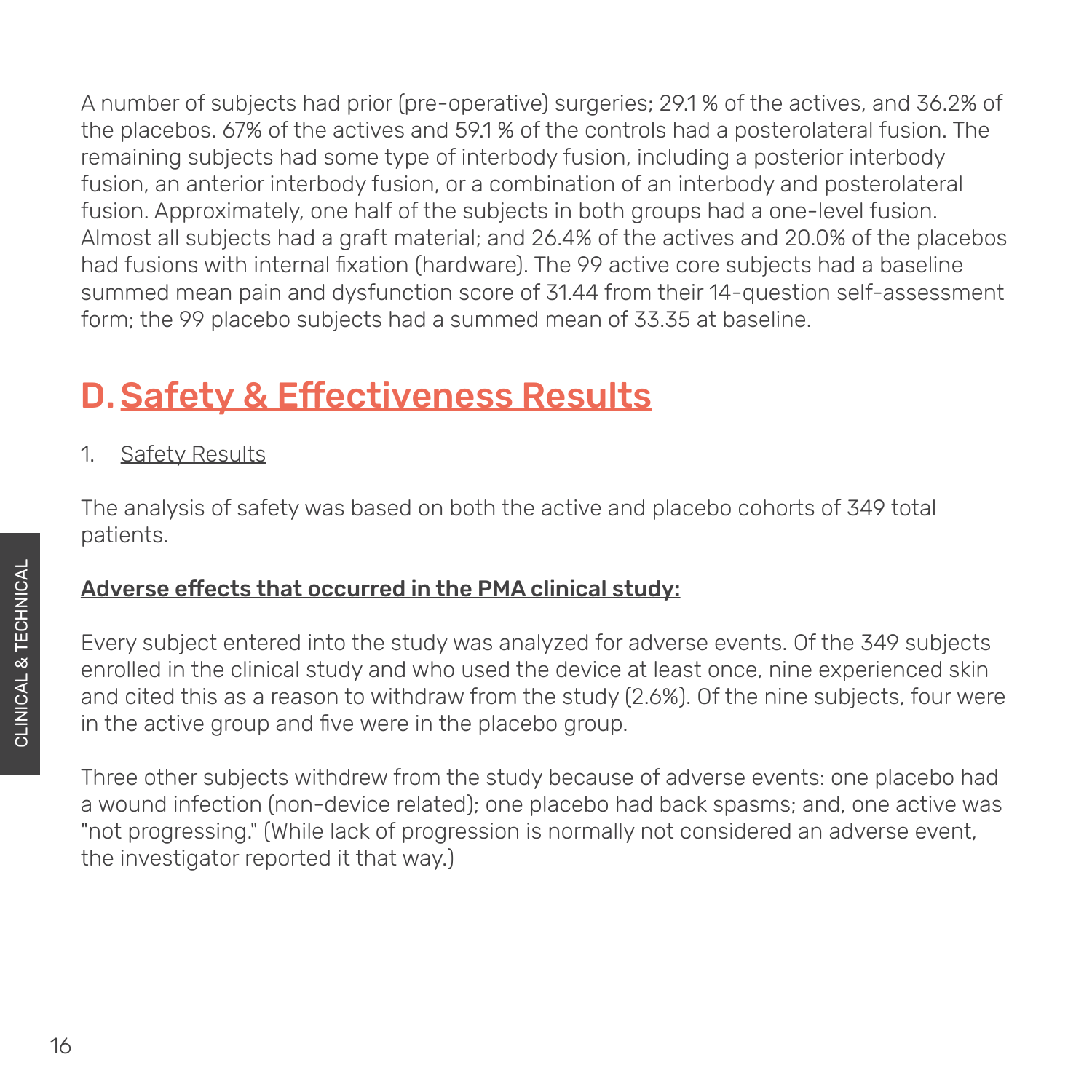Eight subjects who completed the study experienced adverse events: (1) leg pain (placebo); (2) recurrent pain due to over-activity (placebo); (3) post-surgical wound seroma (active); (4) superficial wound disruption from a staple reaction {placebo); (5) pedicle fracture - screw removed (placebo); (6) a pedicle screw placement (active); (7) an aneurysm clipping (placebo); and (8) a cluneal nerve neuroma at the graft site (active). These eight subjects continued in the study, and were included in the effectiveness analyses.

### 2. Effectiveness Results

The analysis of effectiveness was based on the active and placebo 215 evaluable patients of the core group (n=215) at the 12-month time point.

Table 4 compares success in the active and placebo subjects of the core group (n=215). An overall success requires an independent confirmation of radiographic successful outcome on the Final Assessment Case Report Form and also a successful clinical outcome on the Final Assessment Case Report. For each group the number of successes is shown. The p-value presented for "Overall Success" indicates statistical significance (a p-value of less than or equal to 0.05 denotes significance). The data were analyzed using a two-tail Fisher exact test.

|                 | <b>Overall Success (Clinical AND</b> | Clinical       |                | Radiographic Average PSAF Score |
|-----------------|--------------------------------------|----------------|----------------|---------------------------------|
|                 | <b>Radiographic Success)</b>         | <b>Success</b> | <b>Success</b> | Baseline/12 months              |
| Active (N=110)  | 87 (79%)                             | 95 (85%)       | 94 (85%)       | 31.44/23.03                     |
| Placebo (N=105) | 64 (61%)                             | 79 (75%)       | 82 (78%)       | 33.35/23.44                     |
| P-value         | 0.0018                               |                |                |                                 |

#### Table 4. Frequency of Success the Core Group, by Treatment (n=215).

Note: A patient was considered to be a success in this study if he/she was considered both clinically and radiographically successful at the time of the final evaluation. Patient progress at the interim (follow-up) visits was not taken into consideration in making the final evaluation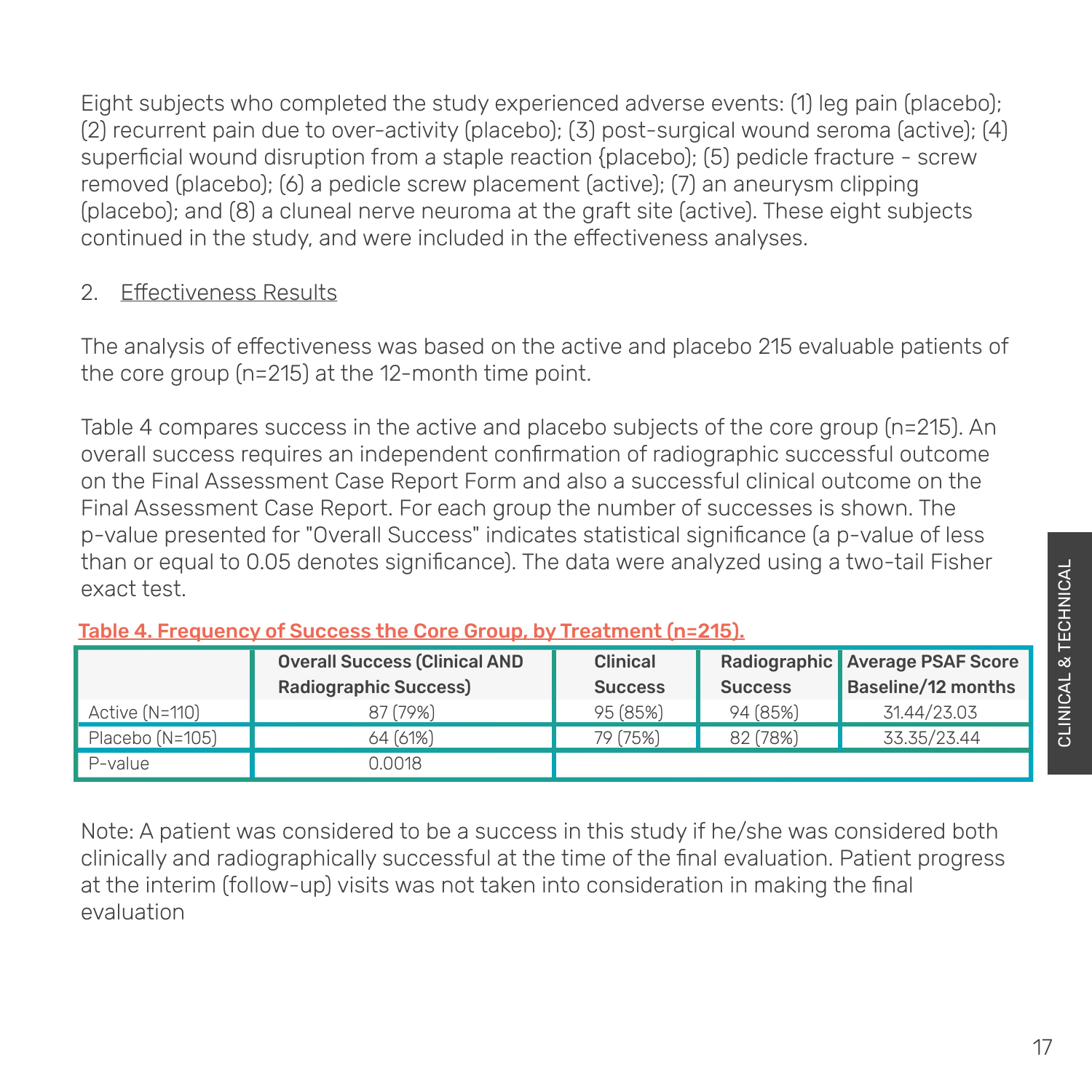In the 215-subject core group, 87 active subjects (79%) achieved an overall success (defined as a combination of both physician described clinical success and also a radiographic success at the time of final evaluation) whereas 64 placebo subjects (61 %) achieved overall success at the time of final evaluation. This difference in the rates of overall success (18.1 %) was statistically significant (p=0.0018).

This trial was not designed to look at either clinical success or radiographic success independently. However, in the 215 core group, 94 of 110 active subjects (85%) were reported by the treating physician as being radiographically successful at the time of final evaluation; whereas 82 of 105 placebo subjects (78%) were reported by the treating physician as being radiographically successful at the time of final evaluation This difference in the rates of success (7%) was not statistically significant (p=0.0535). In the 215-subject core group, 95 active subjects (85%) achieved clinical success at the time of final evaluation; whereas 79 placebo subjects (75%) achieved a clinical success at the time of final evaluation. This difference in the rates of success (10%) was statistically significant (p=0.0163). However, these values were not adjusted for multiplicity and were also not adjusted for additional confounding factors (e.g., prior surgery, posterolateral fusion, or smoking).

As presented previously, the PSAF was also used to compare treatment groups. At baseline, the active and placebo core treatment groups were similar, with the active core subjects having a summed mean score of 31.44 and the placebos having a mean summed score of 33.35. The 1.91 point difference between core active and placebo mean patient self-assessment scores is not statistically significant (Z= -1.62426). At the time of final evaluation, active core subjects have a mean summed score of 23.03 and placebo core subjects have a mean summed score of 25.44. The point difference between core active and placebo mean patient self-assessment scores is not statistically significant (Z = -0.2675).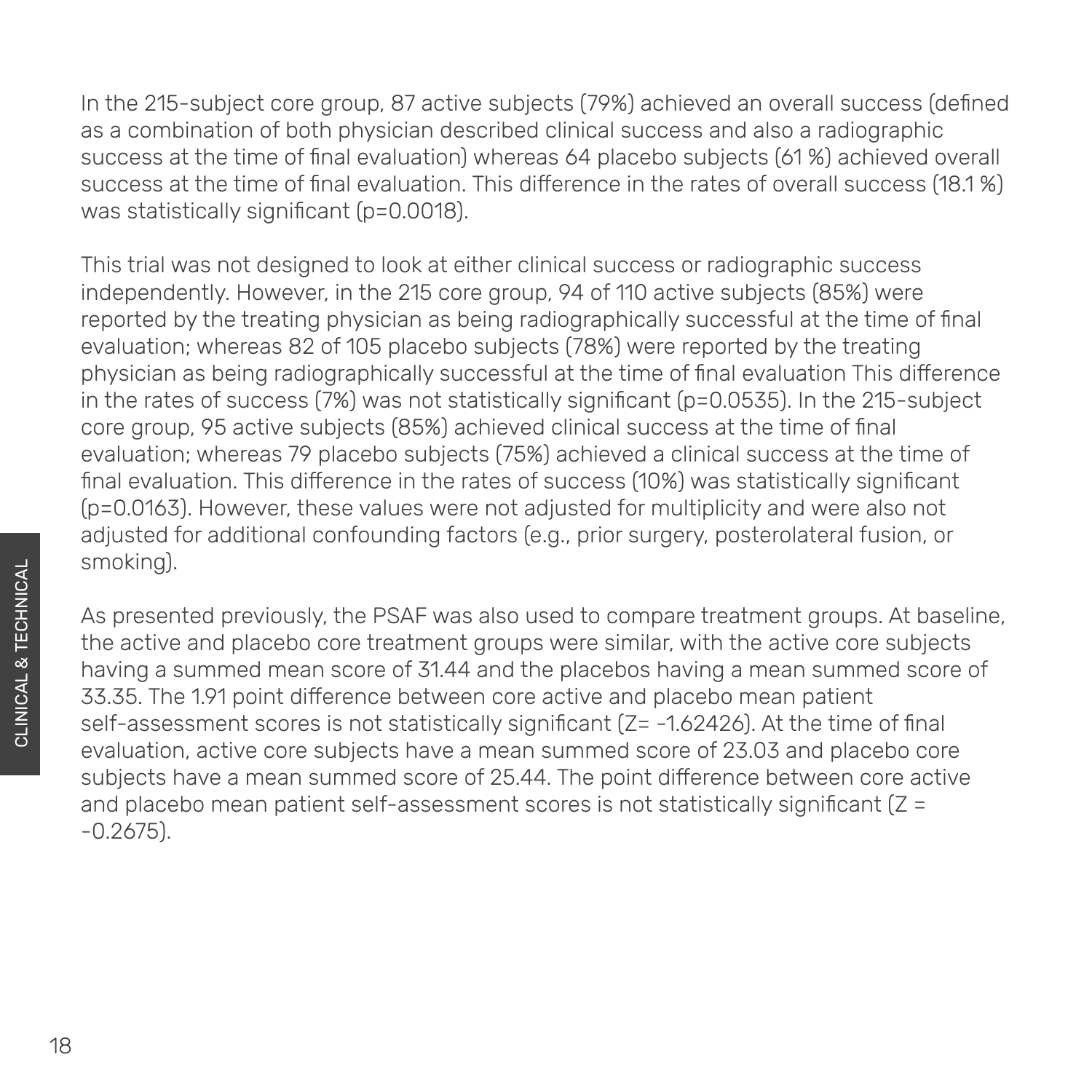# Logistic Regression Analysis

A number of subject characteristics and demographics may affect the probability of an overall successful outcome. A logistic regression analysis was conducted to determine if any variable(s) may have affected overall success. A logistic regression analysis tests whether any variable is statistically associated with success after controlling for the other variables, and provides an odds ratio to indicate the nature and strength of the relationship. A logistic regression was conducted using the following 13 variables that may have had an effect on the likelihood of an overall successful outcome:

- 1. the active device;
- 2. history of prior surgery (treatment);
- 3. gender;
- 4. age;
- 5. overweight;
- 6. smoking;
- 7. use of pre-operative medications, including steroids and NSAIDS
- 8. a secondary diagnosis of herniated disc pulposus;
- 9. a secondary diagnosis of spondylolisthesis;
- 10. occupational type, such as sedentary employment or moderate/heavy labor;
- 11. type of fusion, such as posterolateral or interbody;
- 12. level of fusion (single or multiple); and
- 13. the use of fixation hardware.

The following four variables were associated with overall success and were statistically significant: the active device, a history of prior surgery, fusion type, and smoking. The other variables, including the use of fixation hardware, were not significantly associated with overall success after controlling for the other variables. An analysis was then conducted with only the four identified variables, and is shown below in Table 5.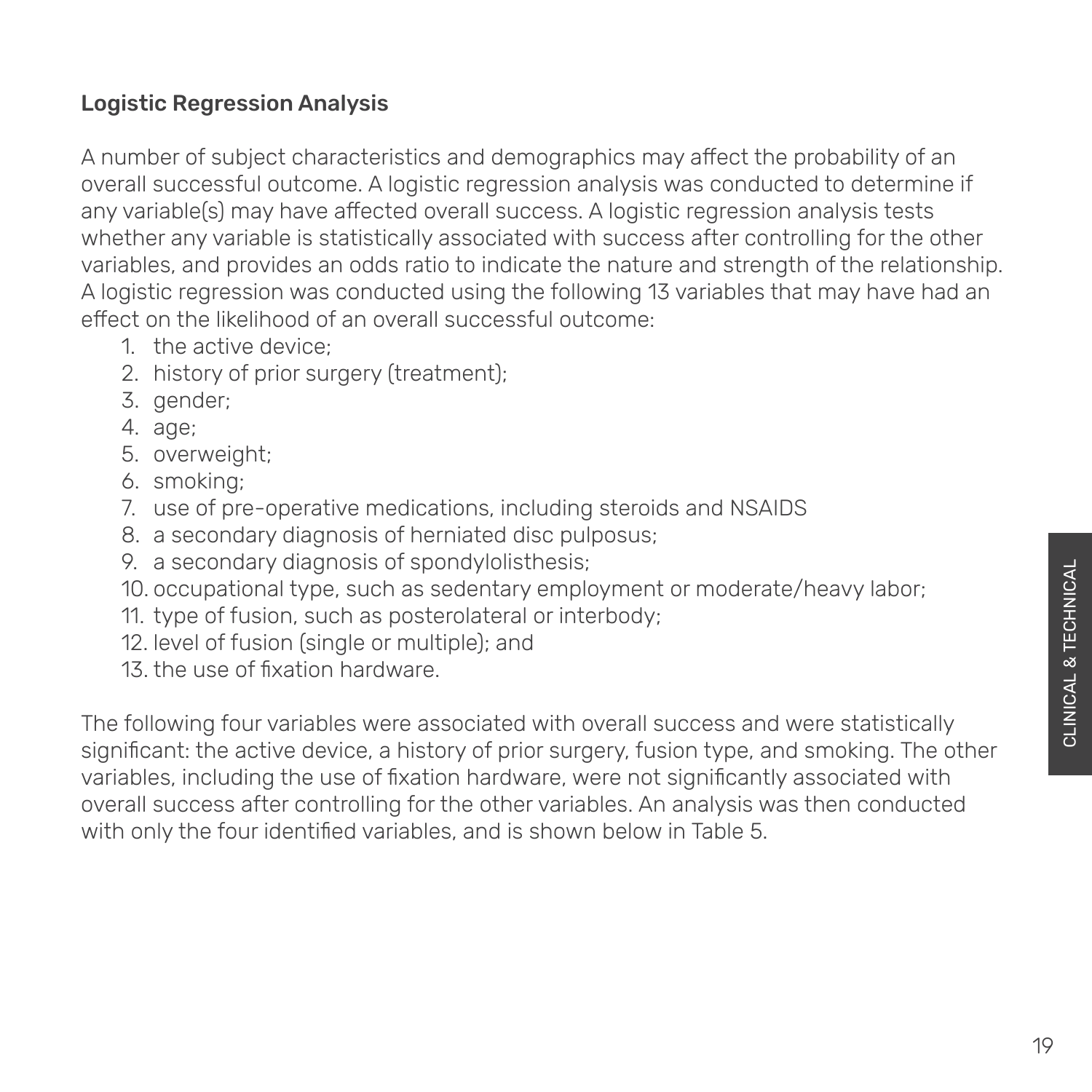| Variable                     | <b>Odds Ratio</b> | 95% Confidence<br>Interval | p-value |
|------------------------------|-------------------|----------------------------|---------|
| <b>Prior Surgery</b>         | 0.48              | $0.25 - 0.92$              | 0.0276  |
| <b>Posterolateral Fusion</b> | 2.40              | $1.26 - 4.55$              | 0.0073  |
| Smoker                       | 0.33              | $0.16 - 0.68$              | 0.0024  |
| Active Device                | 2.33              | 121 - 448                  | Q 0110  |

#### Table 5. Logistic Regression Analysis for the Core Group (n=215).

This analysis showed that subjects with a history of prior surgery were less likely to achieve success, regardless of other factors (odds ratio = 0.48; p=0.0276). Subjects who had a posterolateral fusion were more likely to be overall successes, regardless of the other variables (odds ratio = 2.40, p=0.0073). Subjects who smoked were also less likely to achieve overall success (odds ratio= 0.33, p=0.0024). The subjects in the active group were more likely (odds ratio = 2.33) to achieve overall success regardless of their type of fusion, their prior history of surgery, or smoking. This odds ratio was statistically significant (p=0.0110).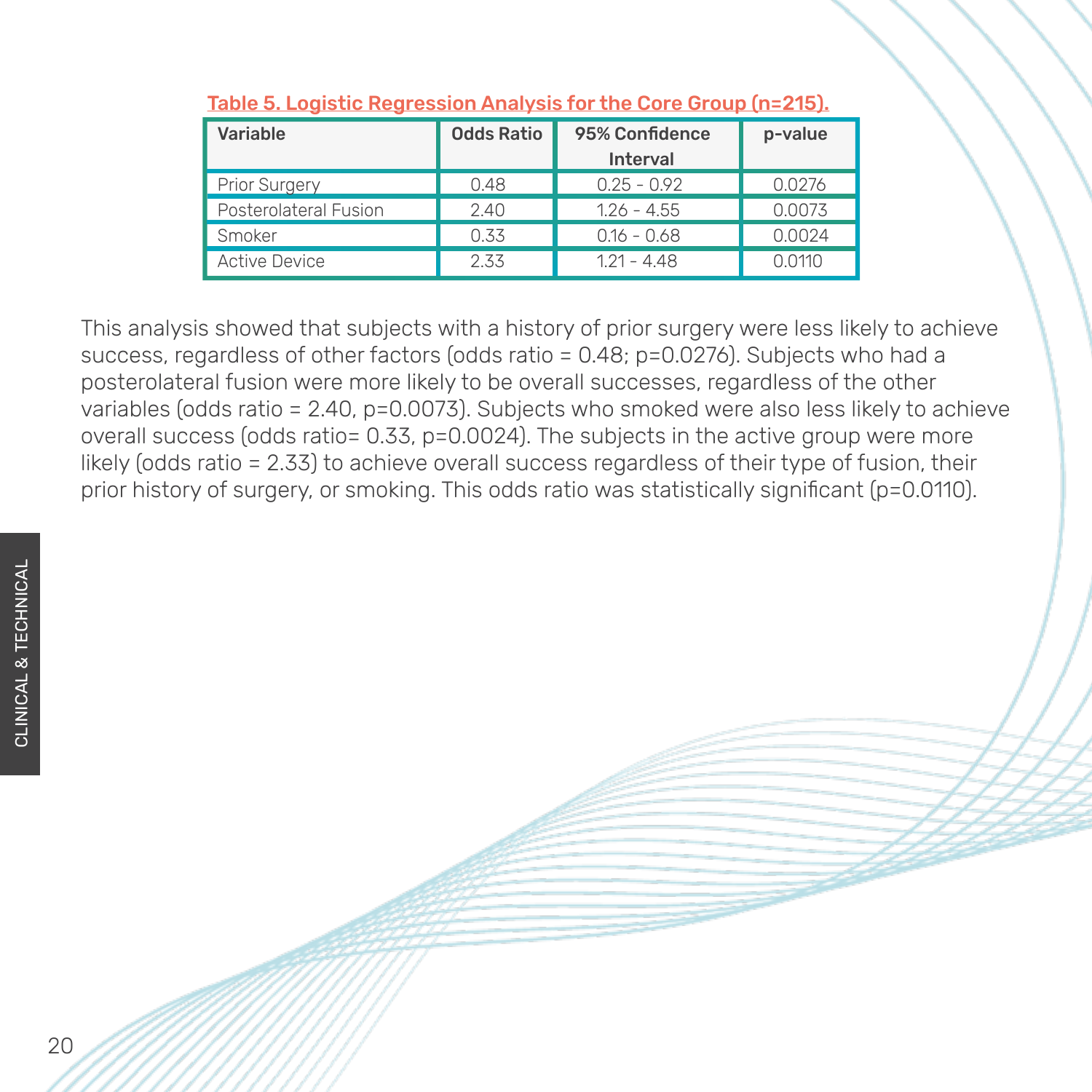# 5. TECHNICAL INFORMATION

# Equipment Classification

 Classification: Charger - Class II, Generator – Internally Powered Type Applied Parts: Type BF (Electrodes, Generator Cable) IP Rating of the System (Generator, battery, generator lead, electrodes): IP22 where: The first characteristic numeral of 2 means both:

- Protected against access to hazardous parts with a finger
- Protected against solid foreign objects of 12,5 mm  $\theta$  and greater The second characteristic numeral of 2 means:
- Protected against vertically falling water drops when enclosure tilted up to 15° Mode of operation: Continuous

# Output Waveform

 60 KHz (plus or minus 10%) sinusoidal 5 to 10 mA (r.m.s.) at impedances between 100 and 450 Ohms Greater than 3mA (r.m.s.) at impedances between 450 Ohms and 750 Ohms

## Transport and Storage Conditions

## **Battery**

 $-25^{\circ}$ C to  $+5^{\circ}$ C +5°C to +35°C at a relative humidity up to 90%, non-condensing; > 35°C to 70°C at a water vapor pressure up to 50 hPa

# Operating Conditions

 +5°C to +40°C 15 to 90% humidity 700 to 1060 hPa

 Theragen p/n: 1101-0002 Voltage, nominal: 3.7 V Capacity, nominal: 1,590 mAh

## Power Supply

 Manufacturer: CUI Inc P/N: SWM6-5-NH-138 AC Input: 100-240 Vac, 0.6-3.0A, 50-60Hz DC Output: 5V, 1.2A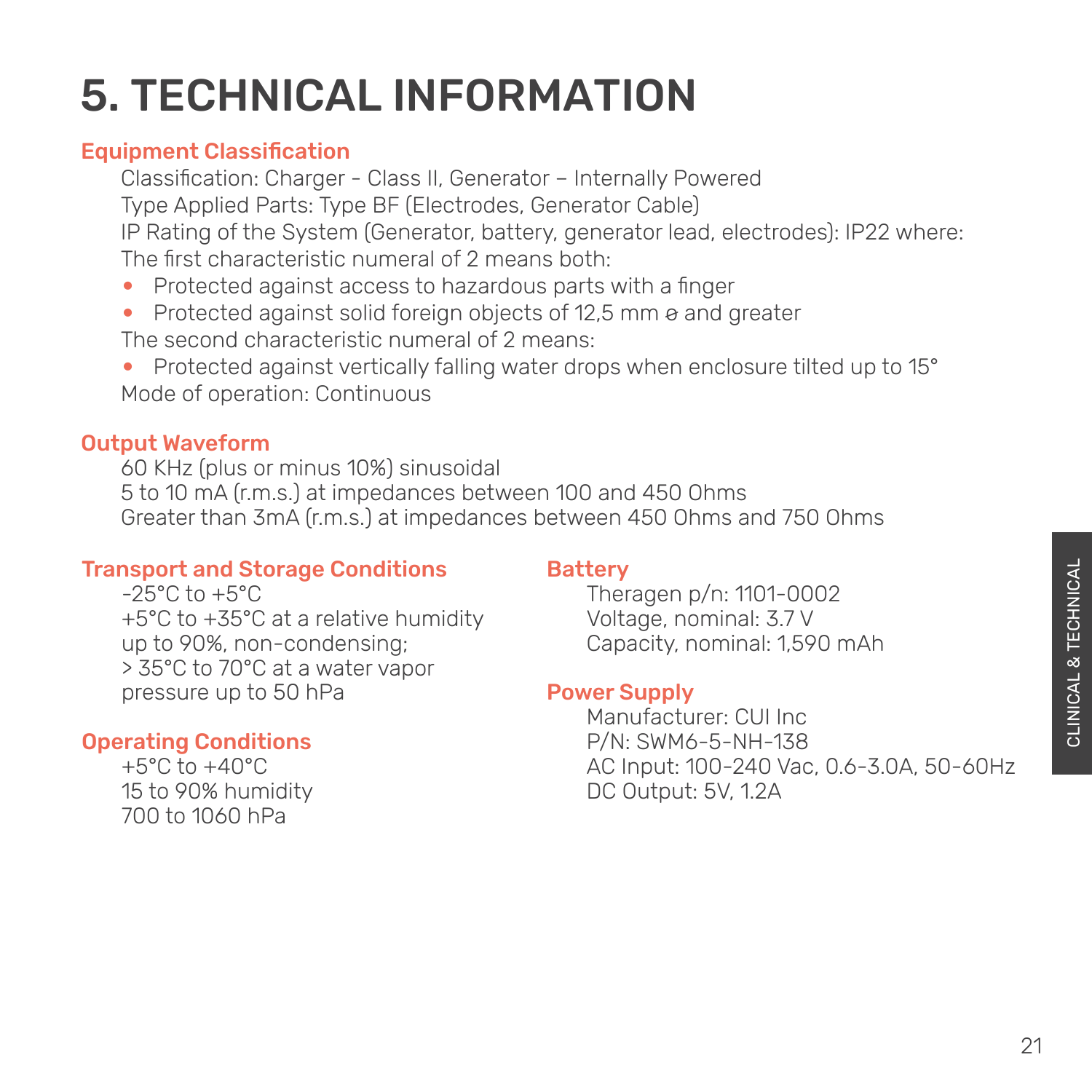# 6. ELECTROMAGNETIC COMPATIBILITY

ActaStim-S is intended for use in the Home Healthcare Environment (Restaurants, cafes, shops, stores, markets, schools, churches, libraries, outdoors (streets, sidewalks, parks), domiciles (permanent or temporary), vehicles, stations, airports, museums and theaters.

In these environments there is no identified risk of loss in essential performance of the ActaStim-S device due to EM disturbances.

WARNING: Use of this equipment adjacent to or stacked with other equipment should be avoided because it could result in improper operation. If such use is necessary, this equipment and the other equipment should be observed to verify that they are operating normally.

WARNING: Use of accessories and cables other than those specified or provided by Theragen of this equipment could result in increased electromagnetic emissions or decreased electromagnetic immunity of this equipment and result in improper operation. Do not use unapproved components. Only use system components provided with the system or obtained from the company as supplies or replacements.

WARNING: Portable RF communications equipment (including peripherals such as antenna cables and external antennas) should be used no closer than 30 cm (12 inches) to any part of the ActaStim-S system including cables specified by Theragen. Otherwise, degradation of the performance of this equipment could result.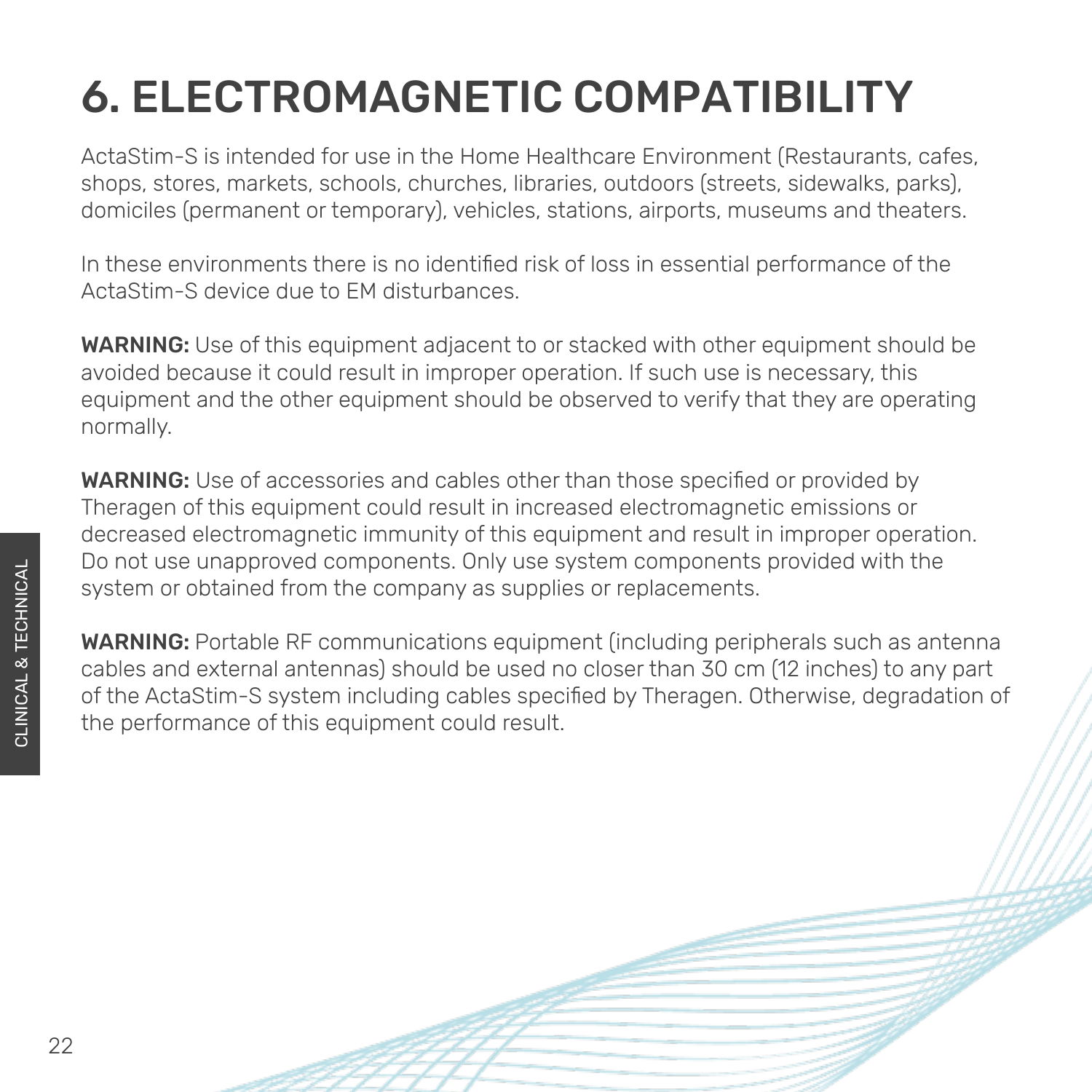| <b>Emissions Test</b>                                     | <b>Standard</b>     | <b>Compliance</b> |
|-----------------------------------------------------------|---------------------|-------------------|
| <b>RF Emissions</b>                                       | CISPR <sub>11</sub> | Group 1, Class B  |
| <b>Harmonic Emissions</b>                                 | IEC 61000-3-2       | Class A           |
| <b>Voltage Fluctuations /</b><br><b>Flicker Emissions</b> | IEC 61000-3-3       | Yes               |

| <b>Immunity Test</b>                            | <b>Standard</b> | <b>Test Levels</b>                                                                                                                                                                                                    |
|-------------------------------------------------|-----------------|-----------------------------------------------------------------------------------------------------------------------------------------------------------------------------------------------------------------------|
| <b>Electrostatic Discharge</b><br>(ESD)         | IEC 61000-4-2   | $+/-$ 8 kV contact<br>$+/- 15kV$ air                                                                                                                                                                                  |
| Electrical Fast Transient /<br><b>Burst</b>     | IEC 61000-4-4   | $+2$ kV<br>100 kHz repetition frequency                                                                                                                                                                               |
| <b>Surge</b>                                    | IEC 61000-4-5   | $+2$ kV                                                                                                                                                                                                               |
| <b>Voltage Dips and</b><br><b>Interruptions</b> | IEC 61000-4-11  | Voltage dips:<br>1) 0 % UT; 0.5 cycle at 0°,<br>45°, 90°, 135°, 180°,<br>225°, 270° and 315°<br>2) 0 % UT; 1 cycle<br>and<br>70 % UT; 25/30<br>Single phase: at 0°<br>Voltage interruptions: 0 % UT;<br>250/300 cycle |
| <b>Power Frequency</b><br><b>H-Field</b>        | IEC 61000-4-8   | 30 A/m                                                                                                                                                                                                                |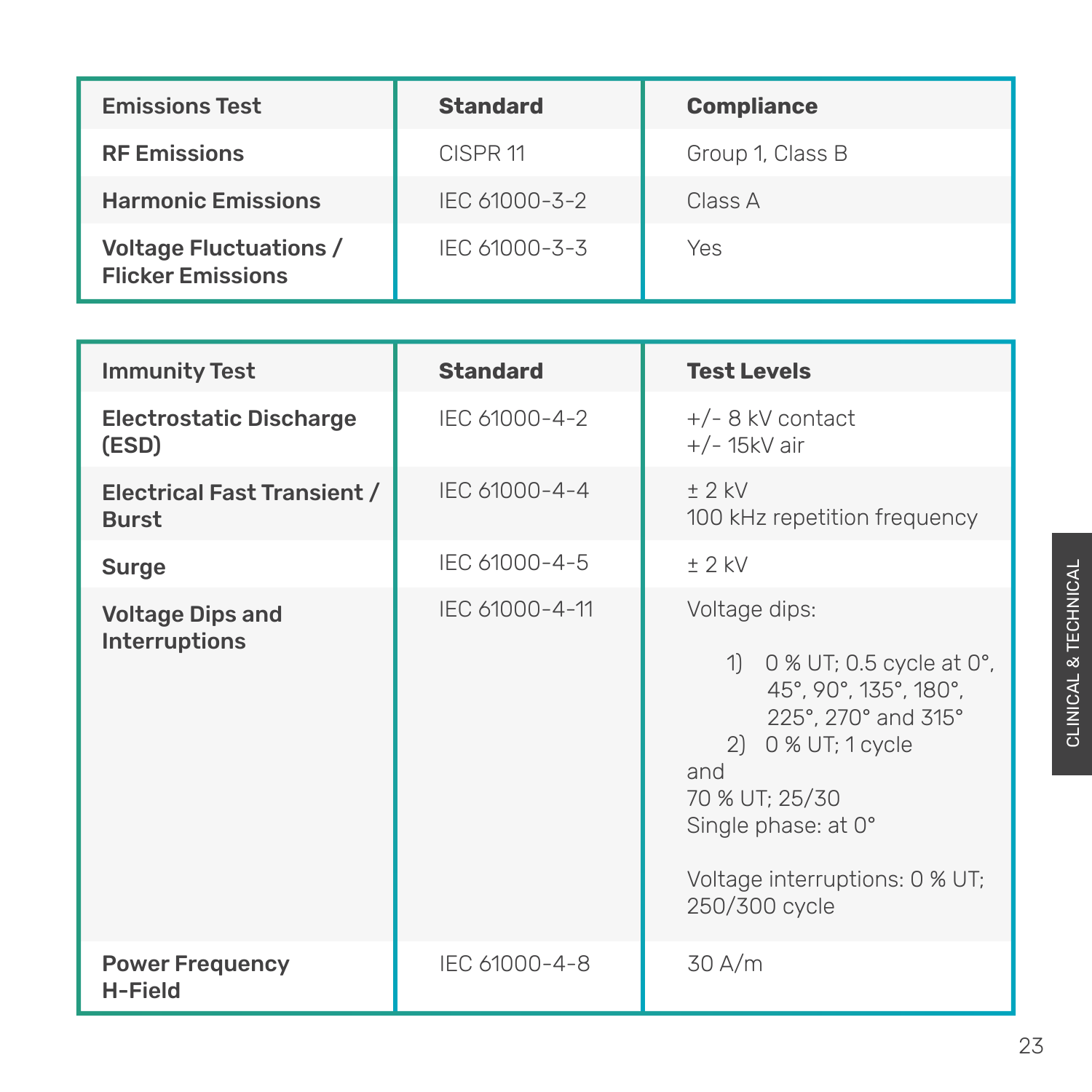| <b>Conducted RE</b> | IEC 61000-4-6 | 3V<br>$0.15$ MHz - 80 MHz<br>6 V in ISM and amateur<br>radio bands between<br>0.15 MHz and 80 MHz<br>80 % AM at 1 kHz                                                                                                                                                       |
|---------------------|---------------|-----------------------------------------------------------------------------------------------------------------------------------------------------------------------------------------------------------------------------------------------------------------------------|
| <b>Radiated RF</b>  | IEC 61000-4-3 | 10 V/m<br>80 MHz - 2.7 GHz<br>80 % AM at 1 kHz<br>$27$ V/m<br>385 MHz<br>Pulse Modulation 18 Hz<br>28 V/m<br>450 MHz<br>$FM +/-5$ kHz deviation 1 kHz<br>sine<br>9 V/m<br>710/745/780 MHz<br>Pulse Modulation 217 Hz<br>28 V/m<br>810/870/930 MHz<br>Pulse Modulation 18 Hz |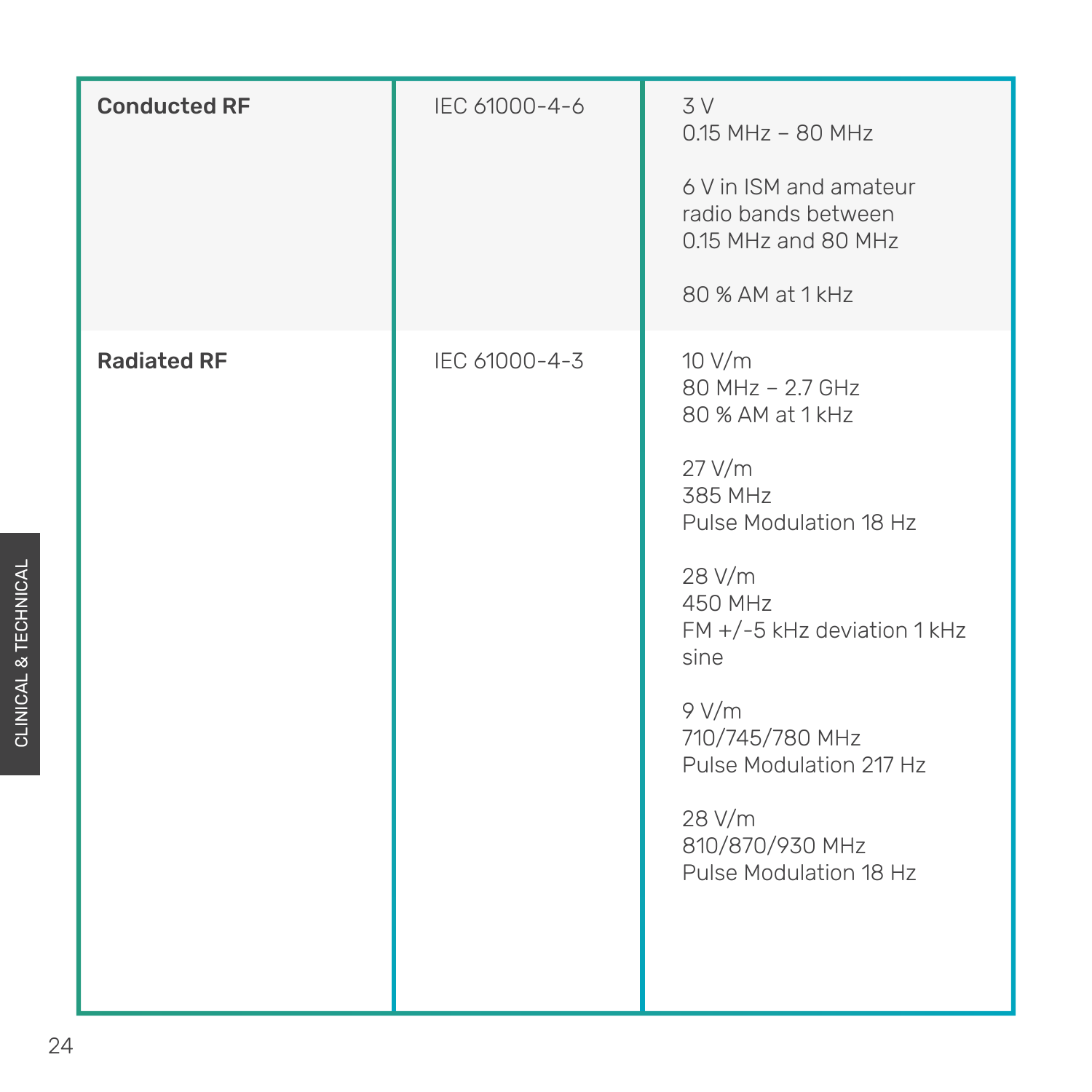| <b>Radiated RF (cont.)</b> | 28 V/m<br>1,720/1,845/1,970 MHz<br>Pulse Modulation 217 Hz |
|----------------------------|------------------------------------------------------------|
|                            | 28 V/m<br>2,450 MHz<br>Pulse Modulation 217 Hz             |
|                            | 9 V/m<br>5,240/5,500/5,785 MHz<br>Pulse Modulation 217 Hz  |